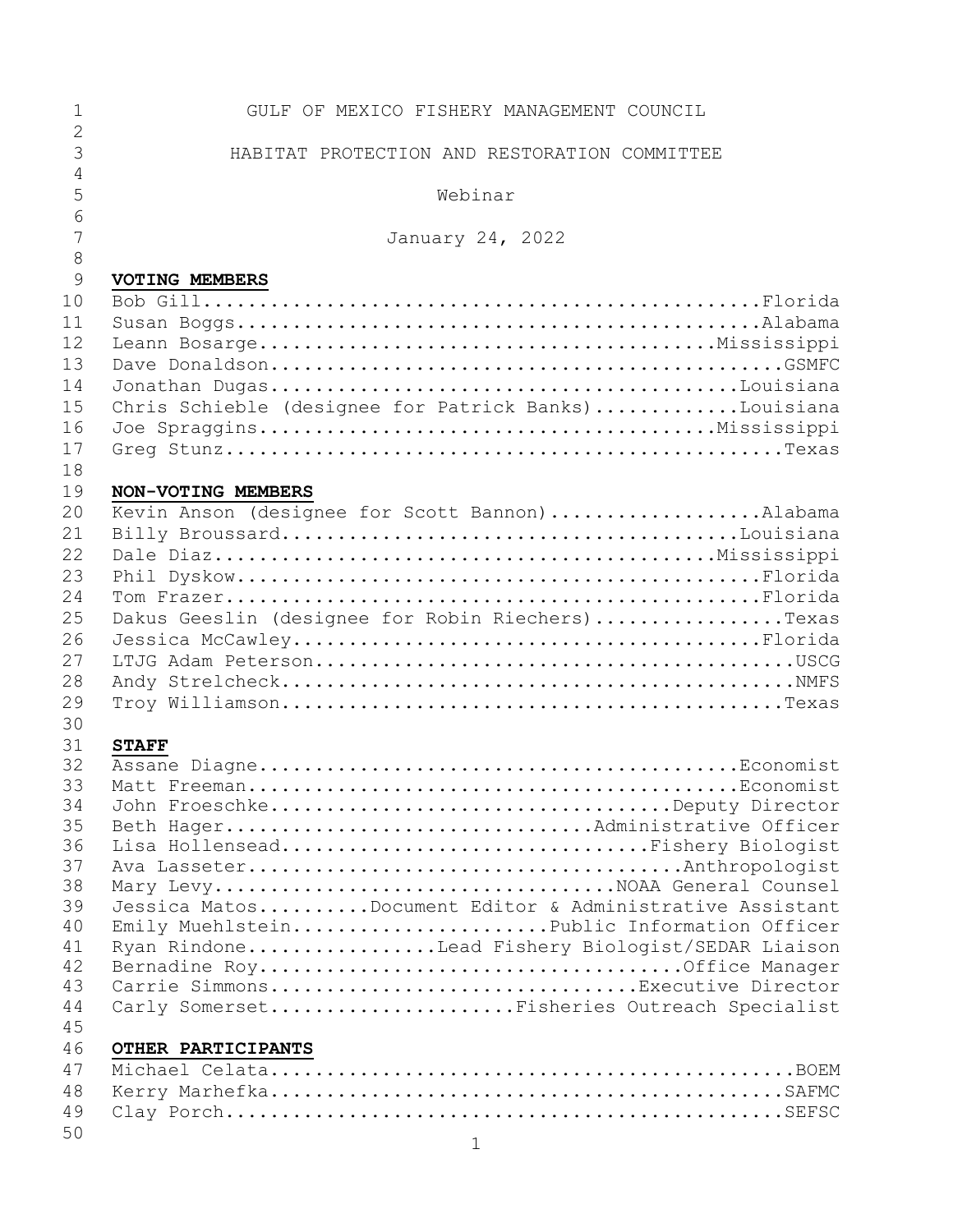|                | TABLE OF CONTENTS                                               |
|----------------|-----------------------------------------------------------------|
| $\overline{2}$ |                                                                 |
| $\mathfrak{Z}$ |                                                                 |
| $\overline{4}$ |                                                                 |
| 5              |                                                                 |
| 6              |                                                                 |
| 7              | Adoption of Agenda and Approval of Minutes and Action Guide and |
| $\,8\,$        |                                                                 |
| 9              |                                                                 |
| 10             | Presentation from Bureau of Ocean Energy Management (BOEM) on   |
| 11             | Wind Energy Development in the Gulf of Mexico5                  |
| 12             | Summary of Shrimp Advisory Panel Meeting18                      |
| 13             |                                                                 |
| 14             | Essential Fish Habitat Generic Amendment24                      |
| 15             |                                                                 |
| 16             | Draft Response Letter to NOAA Request for Comments on the Area- |
| 17             | Based Management Goals Related to Executive Order 1400836       |
| 18             |                                                                 |
| 19             |                                                                 |
| 20             |                                                                 |
| 21             |                                                                 |
| 22             |                                                                 |
| 23             |                                                                 |
| 24             |                                                                 |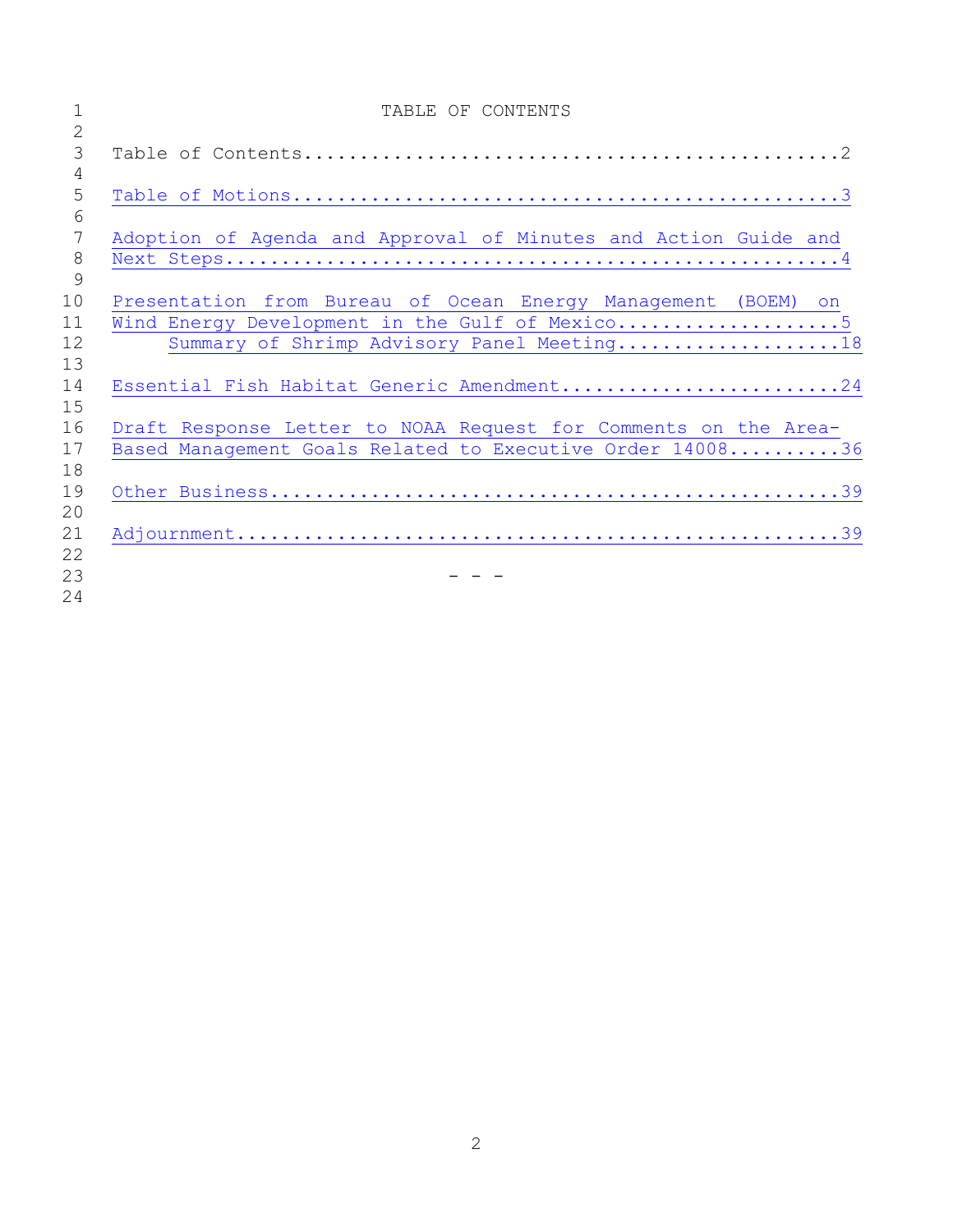### <span id="page-2-0"></span>1 TABLE OF MOTIONS [PAGE](#page-21-0) 22: Motion to request that the council work with NMFS and BOEM to ensure that the complete historical Gulf shrimp fishing effort dataset is fully included and considered as part of the collaborative BOEM/NOAA spatial management analyses for evaluating potential sites for offshore wind energy facilities and transmission lines in the Gulf. The motion [carried](#page-22-0) on page [23.](#page-22-0) [PAGE](#page-22-1) 23: Motion to request the council to work with NMFS to ensure that BOEM enters into consultations with NMFS, pursuant to Section 7 of the Endangered Species Act (ESA) with respect to any action BOEM takes, or proposes to take, to authorize offshore wind energy development in the Gulf that may affect any ESA listed species or designated critical habitat. Such consultations should begin as early in the BOEM process as possible. The motion [carried](#page-23-1) on page 24. [PAGE](#page-37-0) 38: Motion to recommend the letter be sent to Full Council for approval. The motion [carried](#page-37-1) on page 38.  $-$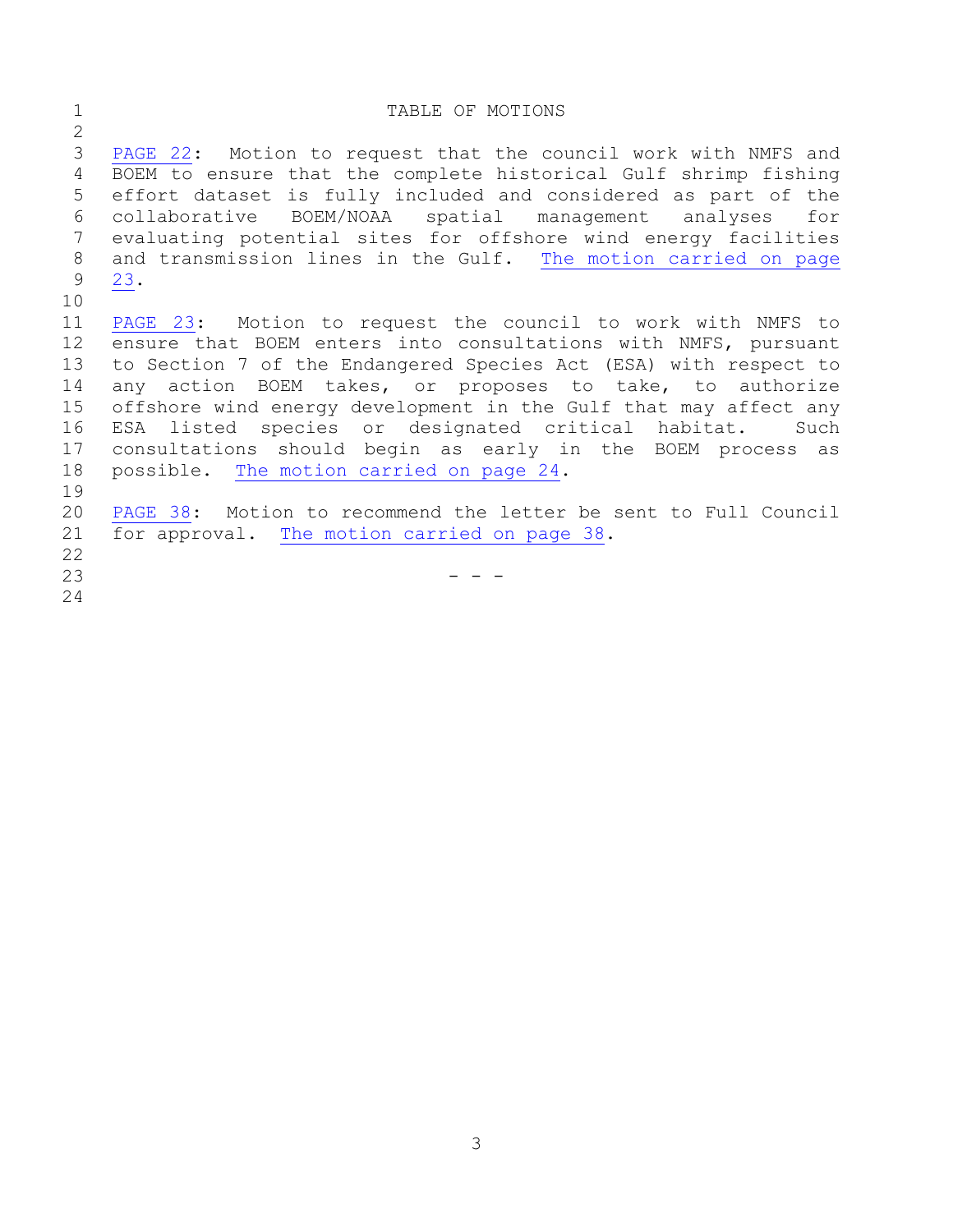Mexico Fishery Management Council convened on Monday morning, January 24, 2022, and was called to order by Chairman Bob Gill.

# 

#### <span id="page-3-0"></span> **ADOPTION OF AGENDA APPROVAL OF MINUTES ACTION GUIDE AND NEXT STEPS**

The Habitat Protection and Restoration Committee of the Gulf of

 **CHAIRMAN BOB GILL:** I would like to call the Habitat Protection and Restoration Committee to order. That comes under Tab P, and the first item on the agenda is the Adoption of the Agenda. Excuse me. Let me take roll call first. Roll call, and so I am here, Chris Schieble is here, Susan Boggs is here, Leann Bosarge is here, Dave Donaldson is here, J.D. Dugas is here. Bob Shipp is absent, and our thoughts are with you, Bob. General Spraggins is here, and Greg Stunz is here, and so we have a quorum.

 The first item on the agenda is the Adoption of the Agenda. Are there any changes or modifications to the agenda from the committee? Hearing none, is there any objection to adoption of the agenda as written? Hearing none, the agenda is adopted as written.

 The next item on the agenda, which is Tab P, Number 2, is Approval of the August 2021 Minutes. Are there any changes to the minutes as written? Hearing none, is there any objection to approval of the minutes as written? Hearing none, the August 2021 minutes are approved as written. The next item on the agenda is the Action Guide and Next Steps. Dr. Hollensead, would you do the honors? 

 **DR. LISA HOLLENSEAD:** Thank you, Mr. Chair. For our agenda today, we are going to have a presentation from the Bureau of Ocean Energy Management, or BOEM, and Mr. Mike Celata will give us that presentation. He had given a similar, or BOEM staff had given a similar, presentation to the Shrimp AP, during their meeting, and so they had a couple of items that they passed motions on, in terms of looking at that ongoing development of offshore wind energy in the Gulf, and so Dr. Matt Freeman also has that summary, and so he can review those items coming out of that AP for the committee and answer any questions that may have been had at that previous meeting.

 Next will be the discussion of the Essential Fish Habitat Generic Amendment, and this will be a revised version of the amendment for the committee to consider. Specifically, I will be going over some of the amendment structure, and it was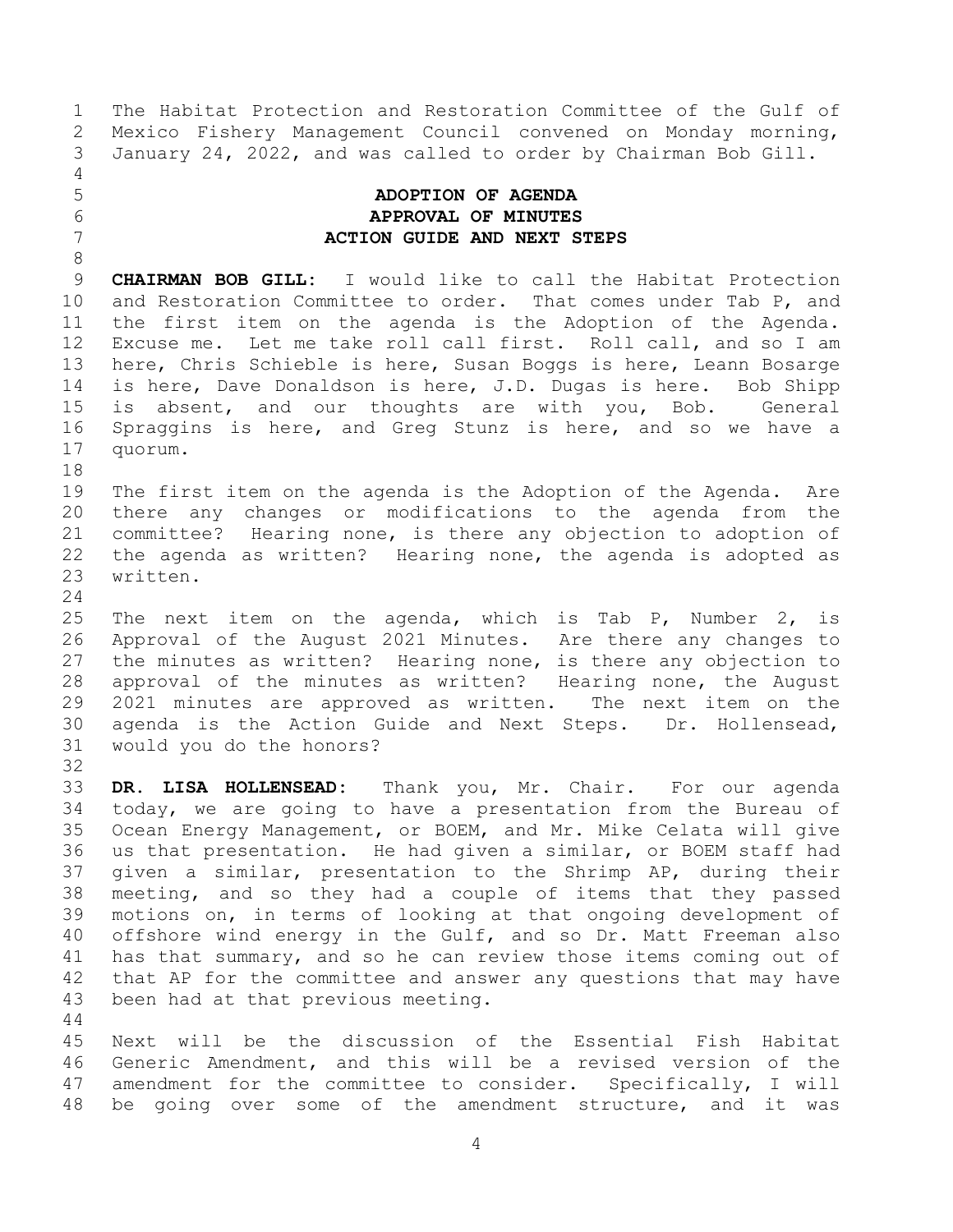related to the various alternatives in that document, and so the committee can feel free to ask any questions or certainly provide any input on the document as it continues to be developed.

 Then, finally, there is a draft response letter for review, and this has to deal with the Executive Order 14008, Tackling the Climate Crisis At Home and Abroad, and there was a request, on October 29, from NOAA, and they issued a request for information on the Executive Order, and so staff has drafted a letter that directly addresses what was in that call for information, as well as some comments on the year-one report of the initiative, and so, if the committee could review that letter and then provide any comments or edits to staff at this time, we will look to getting that formally submitted. If there aren't any other questions, that concludes the presentation of the action guide, Mr. Chair.

 **CHAIRMAN GILL:** Thank you, Dr. Hollensead. Any comments or discussion on what we're going to accomplish this morning in this committee? Hearing none, we'll move on to the presentation from the Bureau of Ocean Energy Management (BOEM) on Wind Energy Development in the Gulf of Mexico. Mr. Celata, if you are ready, please proceed.

#### <span id="page-4-0"></span> **PRESENTATION FROM THE BUREAU OF OCEAN ENERGY MANAGEMENT (BOEM) ON WIND ENERGY DEVELOPMENT IN THE GULF OF MEXICO**

 **MR. MICHAEL CELATA:** Good morning. Let me introduce myself. I am Mike Celata, and I'm the Regional Director for the Bureau of Ocean Energy Management, Gulf of Mexico Office, in the New Orleans area. BOEM is the Department of Interior agency that oversees offshore energy and minerals development, and I want to thank the council and the committee for the opportunity to speak and follow-up on my previous presentation.

 I will talk about the process, review the process, give an update on the process, where we are, talk about some comments that we received, and we actually have some detailed answers to questions in the presentation, and we'll see how much time we want to spend on those, but those also will be available online, and we're in the middle of beginning an environmental assessment, and we have a thirty-day comment period open, and so we'll touch on that, and then we'll talk a little bit about next steps.

 This is the process, and we're in the early stages, planning and leasing, and so BOEM considers this the early stages because,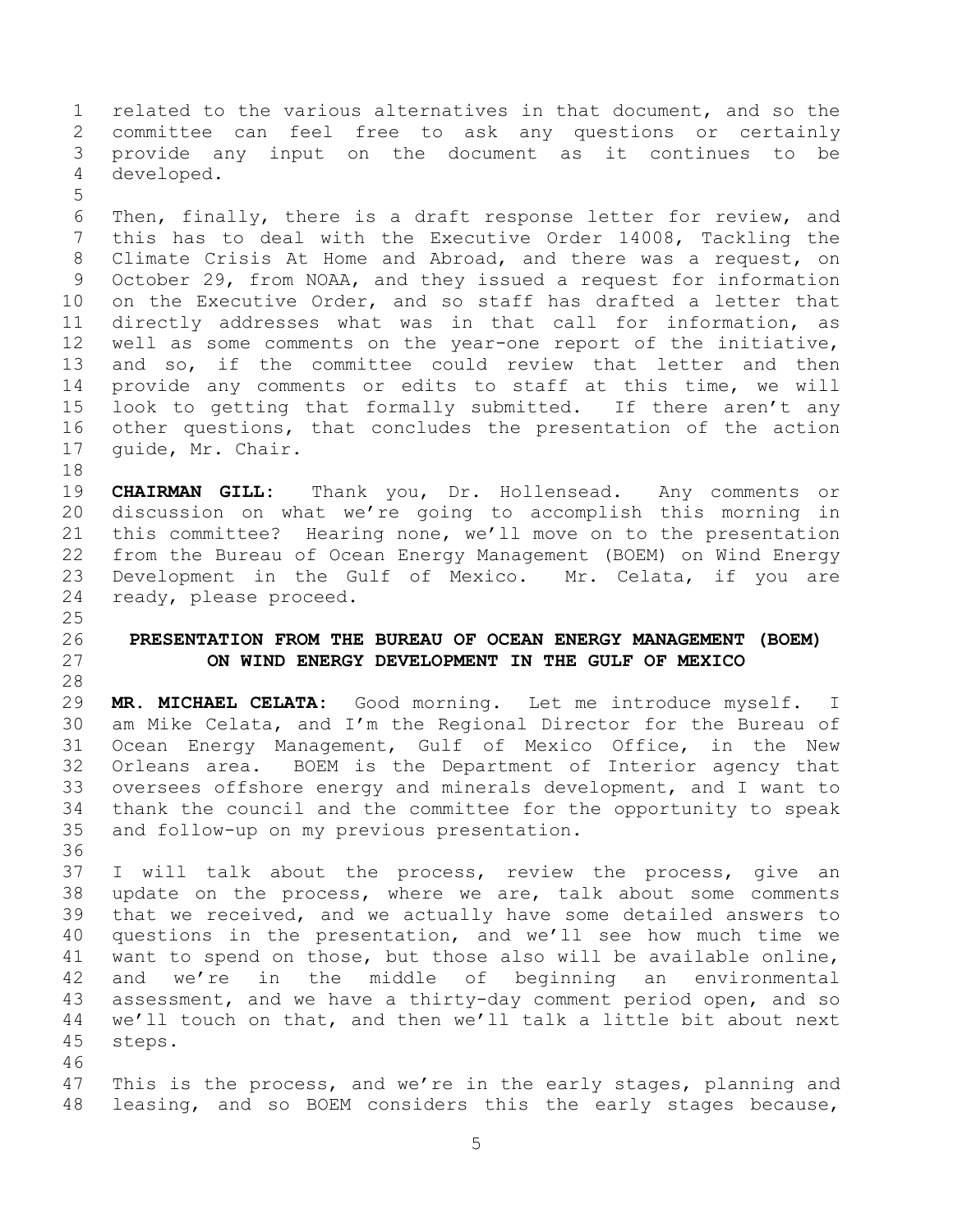once you get a lease, there is no guarantee that you will put a project in the water, and you have to do a site assessment and then come to BOEM with a construction and operation plan, which is the detailed plan of where the wind turbines will be in the water, what the configuration will be, how much power you're going to generate.

 This first process is up to four years, and we received a request from the Governor of Louisiana, back in I think October of 2020, to have a taskforce, and that's the process. We put together a regional taskforce from Alabama, Mississippi, Texas, and Louisiana, and we had a meeting, in June of last year, to kick off this planning process, the intergovernmental taskforce that you see there in the top left, under the planning and analysis.

 The goal was to have a wind energy auction in December of this year, though I believe that's probably going to be early 2023, and so an overall process, and we're in the early stages, but we still have a lot of work to do to get to this leasing stage.

 Then this is just another way to look at that, and we had our -- In part of the process, we had a request for interest, and we had a public comment period. We're going to go into a little detail about reviewing that. We had a call for information, and we had another forty-five days to comment on that, and the next step in this process is kind of a winnowing-down, based on the comments, and picking smaller areas to get to lease areas that can hold about one gigawatt of wind energy, or one-and-a-half, maybe, and that is one of the requests that we had from comments, and then, normally, the environmental assessment comes later, after the wind energy area, but, in the Gulf, we're actually conducting that now, before the wind energy areas, on the call area, and we can go into the reasons for that in a little bit.

 This is just to show you what the process does, and we start at the -- So the Gulf of Mexico, and we look at it, and then we say, based on what we think the potential is, we go out with an RFI area, and so that's smaller than the whole planning area, and we collect some information and look at interest. One of the things we need to develop, determine, is competitive interest in our process, and so we've had the RFI, and so the call area was smaller, and I will show you that on a map. 

 Then the next step, after this, would be to look for wind energy areas, and that's kind of where we area. We're between the call and the wind energy areas, and then, in those wind energy areas,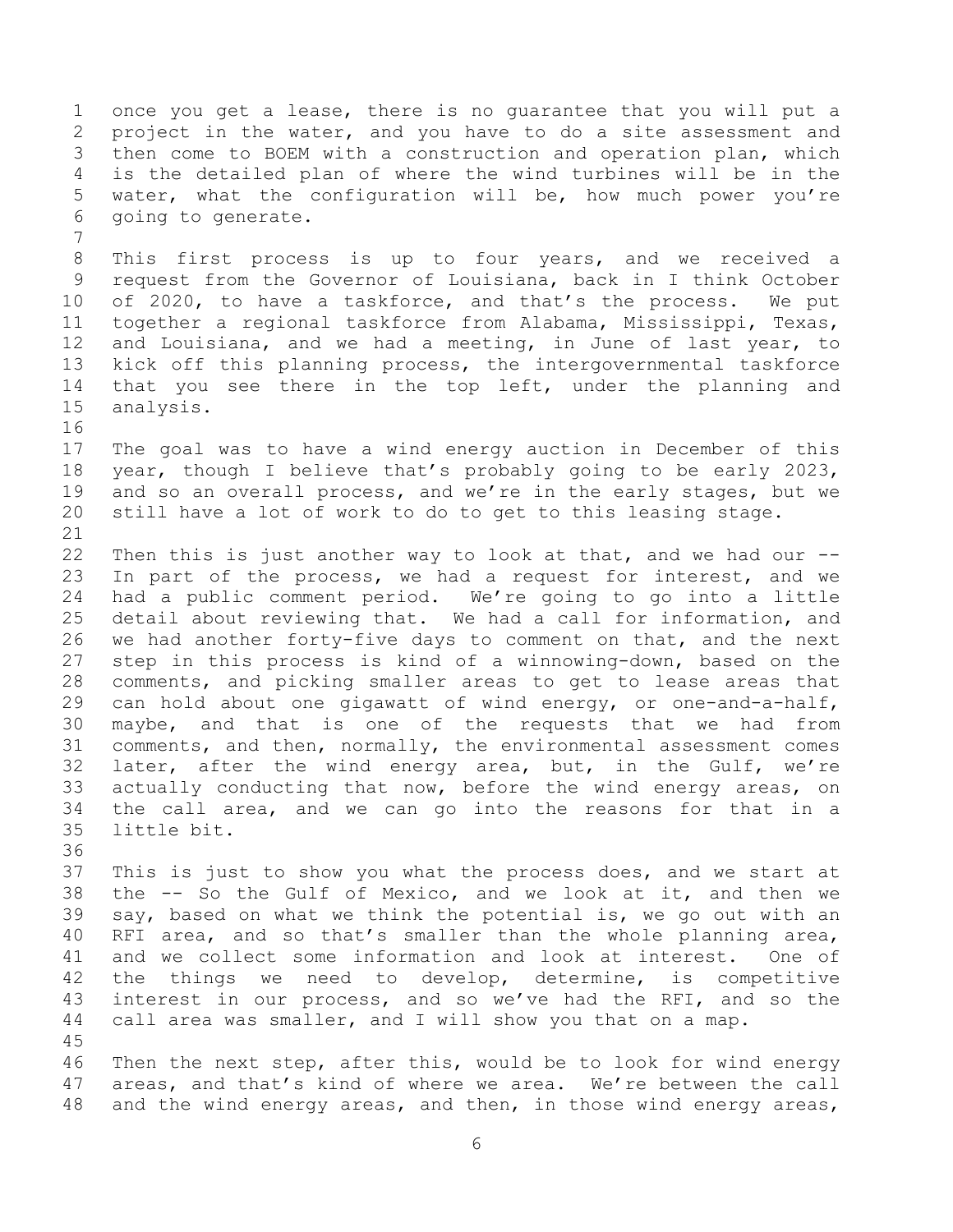we would have lease auctions early next year. This map shows you the larger RFI area that we had, and so it was the western and central planning area of the Gulf of Mexico, and we went out to the furthest line that you see out there, the pink line, and that was at 1,300 meters, and the reason we went out for that call for that water depth is because you have technologies for floating wind, based on a study we have in the Pacific, that they can be effective out to 1,300 meters. Now, are they economical? Probably not, and so, on the next slide, based -- We got thirty-nine comments from the RFI, and you can see the distribution, and we had a number of private citizens, states, and federal agencies, and we had fourteen NGOs and ten industry comments. In those ten industry comments, competitive interest did not cover that entire area, and so, again, if you can see that pink line that goes from the Mexico border off of Texas and all the way -- It has a straight line running north, just kind of west 21 of the mouth of the Mississippi there, and so the comments indicated that we didn't have any competitive interest outside of that area, and so we narrowed down the focus. The call -- These are the comments we got, and we're still working through these. The comment period closed in the middle 27 of December, and they are similar to the total comments, at thirty-nine. There's a slightly different distribution and more federal agencies and more NGOs and a little less in industry comments. Our goal here, and we have a taskforce coming up on the second of February, is to put a map that even narrows the areas down further, further for discussion, before we get to the wind energy areas, based on industry competitive interest. I think this may help for some of the guidance that we may be headed, and so this is the call area, with the infrastructure map, in the Gulf, and the green are the leases, and the long lines are the pipelines, and the dots are the wells and the platforms, if you can see them, but you can see, in that call area, heavily in offshore central Louisiana, there's a lot of infrastructure, and there was, I would say, no competitive interest, and this is -- We still have to do a detailed analysis, but, based on just reviewing it in that area, in the call, where you see all those green leases, there really wasn't any competitive interest, and so most of the competitive interest was west of there, and so we're working on a map to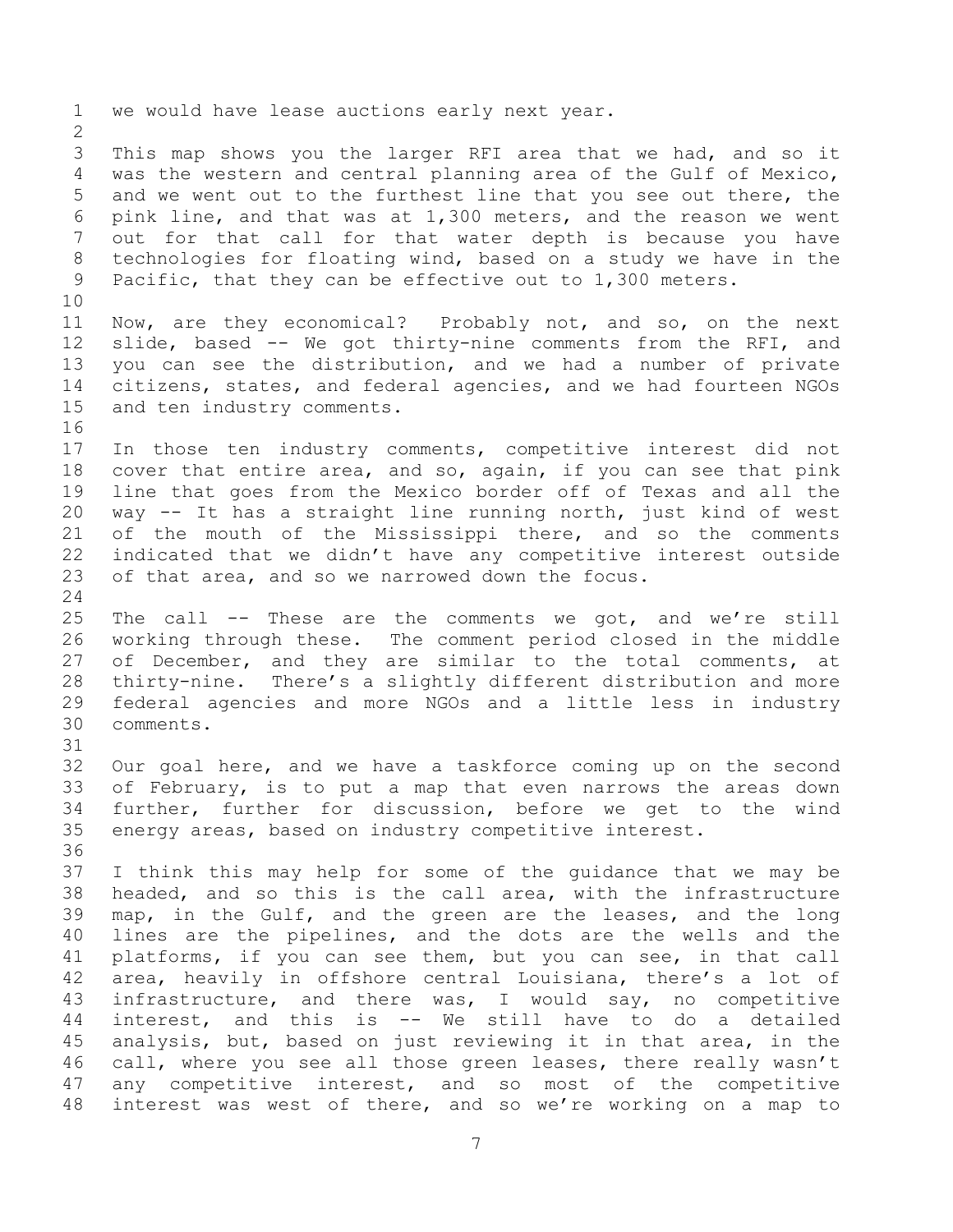define that as we move forward.

 Let's go through some of the comments and some of the answers, and you'll be able to read these, and you'll be able to ask questions later, and so one of the things that we wanted to make sure that we're doing, and one of the reasons for the presentation, is we want to make sure that we are giving a feedback loop, and so, in our process, a lot of times we have comments, and then we might post them on our website, which we have done, but we reached out to fisheries, that they're an important constituent, and I think we had eleven meetings last year, and we just a had a summit last week, where we invited different groups of fisheries to come in and talk to us. 

 We actually presented this exact set of questions and answers to them, because these were concerns of the fishing industry. One is how will BOEM consider other ocean uses? Well, for BOEM, it's a balance. Well, for BOEM, it's a balance, and we actually are trying to work with NOAA and their spatial planning process they used for aquaculture, but we need to look at fisheries, military activities, and, for us, vessel traffic and significant sand sediment resources are important for us too, and so we provide sand sediment for coastal resiliency, and we don't necessarily want to put wind turbines in those areas, and so we'll come up with a process hopefully based on what NOAA has done, to help guide us as we move forward.

 Are there siting and design concerns that address navigation safety, and so, basically, BOEM can put restrictions on there, and the Coast Guard really has a lot of jurisdiction in this, and we're going to evaluate that as we go.

 I think some of the concerns is how far these are going to be placed apart and, on the east coast, they've been at least a mile, and they've been designed so that you can have fishing vessels going in through there, but a lot of this will be based on the Coast Guard requirements.

 What's the average height, and so, again, a safety issue, and so this is from the sea to the bottom of the turbine, right, and it's about sixty-five to a hundred feet, based on current technology, but one of the expectations in the Gulf is that, since the actual installations are years away, that technology will improve, and they may have taller turbines, and those which can produce more gigawatts of energy, and that would give you a 200-foot clearance from the water to the bottom of the blade. Then, as I said, the projects have a one-by-one-nautical-mile space.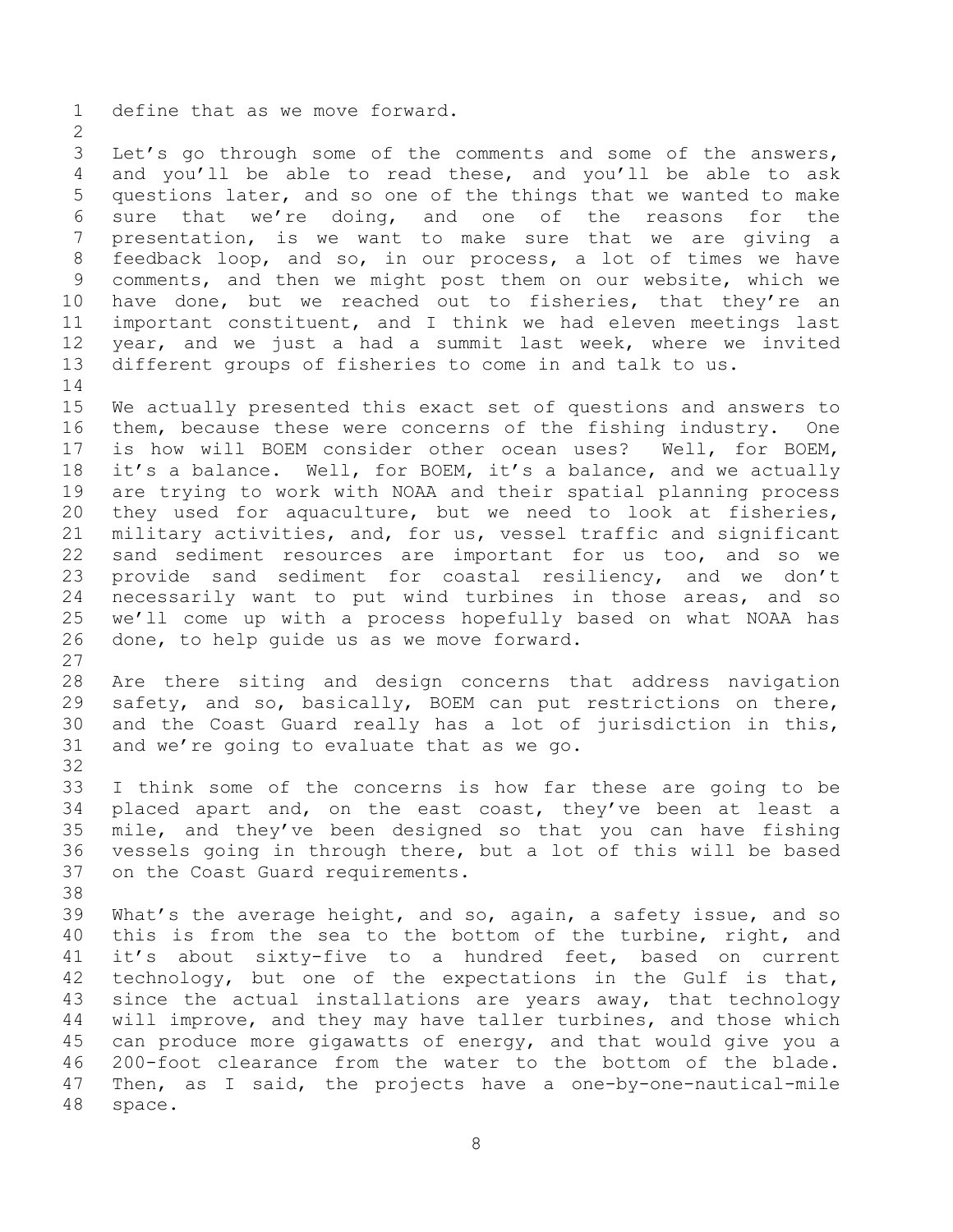Will vessel traffic and fishing activity be excluded around and within the offshore wind site? BOEM doesn't have that authority, and, as of now, the Coast Guard has only implemented safety zones on construction, and so there's only one that's been constructed, and that was in Rhode Island state waters, and they put a buffer zone around the area during construction, but, otherwise, there haven't been any, to-date. 

 Electrical cables and are they going to be buried? Yes, and it's three to ten feet in water depths shallower that 6,562 feet, and our turbines, the potential wind farms, should be in water depths lower than that. They will be buried, and so like pipelines in the Gulf, oil and gas, and they could have protective concrete structures, depending on certain situations. 

 Windfarms should be removed, right, and they will have a lifespan of thirty years, and they are supposed to be decommissioned, and that's the regulation, and there is always exceptions, and people can apply for the Rigs to Reef Program, like oil and gas, and so that's something down the line, but, yes, they're supposed to be removed.

 How do we assess fishing impacts, and so meetings like this, and we're in our NEPA process, where we're looking for comments, and we're meeting directly with fisheries, the shrimp fishermen especially, and we had our summit, and the goal was to get questions and understand the feedback, and, in our workshop last week, we had a question in the meeting, and so we have cables, and they have electromagnetic currents, but, if they're buried to the right depth, those shouldn't have impacts on fishing or fish.

 The question was, if the cable will hang from the turbine down to the seafloor, what happens with that, and, by the next day, we had an answer there, and, basically, the water should mitigate any temperatures or any issues related to the cables, along with the currents, and there shouldn't be any impacts, based on the studies we have, and so our goal is to get these questions and answer them and turn them around and feed them back to everybody. Of course, everything uses best available science.

 Is there a fishermen's contingencies fund, and this is a big 45 one, and there is not one. We didn't -- In our authorizing legislation, the Energy Policy Act of 2005, we did not get a contingency fund like there is for oil and gas. Now, if some developers are providing that on their own, and we had a recent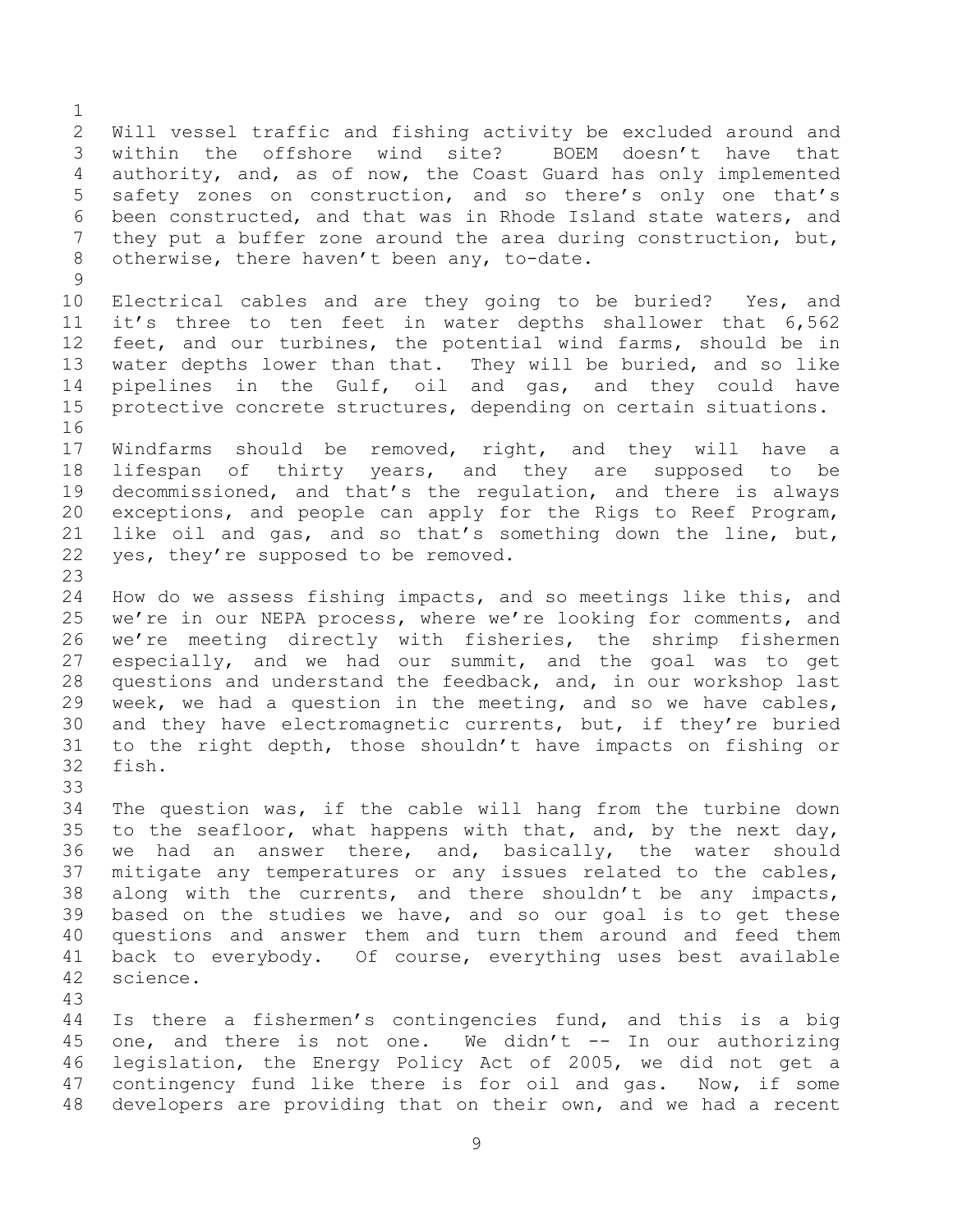national fisheries mitigation workshop that is looking at standard mitigations and what would be a mitigation that it recommends, or guides, operators to do this, and I'm not sure, but hopefully those mitigations will be in place before we get to our auction, and we'll have those tools in our toolbox in the Gulf of Mexico for those potential mitigations. Here is an EMF question that I think I've answered, and they don't act as barriers to movement, and they don't impact 10 populations. Some species respond, but they don't have to seem have long-term negative impacts. Let's talk about NEPA and where we are and what we're doing. We're looking, and we're doing an EA. We're in the beginning process, and we're looking for input of what should we analyze, what impacts should we analyze, what risks are out there, what data might we not have. Our EA is only going to focus on what happens between the lease, or getting the lease, and having the construction and operations plan. The construction and operations plan, when that's submitted, will have an EIS, because, at that time, we know the direct impacts from the project. What happens in between an auction and a COP is they go out and put meteorologic buoys or towers, and they have vessel trips, because they're collecting data on the site, to see what the soil types are, and so to help design their project, and I think I covered the last two sections already, and so we'll move on. It is a programmatic document covering the entire call area, and we'll be looking at analysis from all these things. The good thing, for the Gulf of Mexico, is that we have a lot of data and information from oil and gas that we can use, but, if there's anything that you're aware of, from our oil and gas analysis, that we're missing, or that we need to add, it will be good to have those comments and include it into our process, and so we'll be looking at impact-producing factors and the cause and effect analysis. This is the timeframe for the EA, and the draft should be out in the summer, and we'll have another comment period, to see whether stakeholders think that we have done a sufficient analysis, where we have enough scenarios and have done appropriate impacts, and then the EA will be published in early 2023, making way for us to have a decision, and an auction as well, in early 2023, and I am thinking the first quarter of 2023 is where we would be.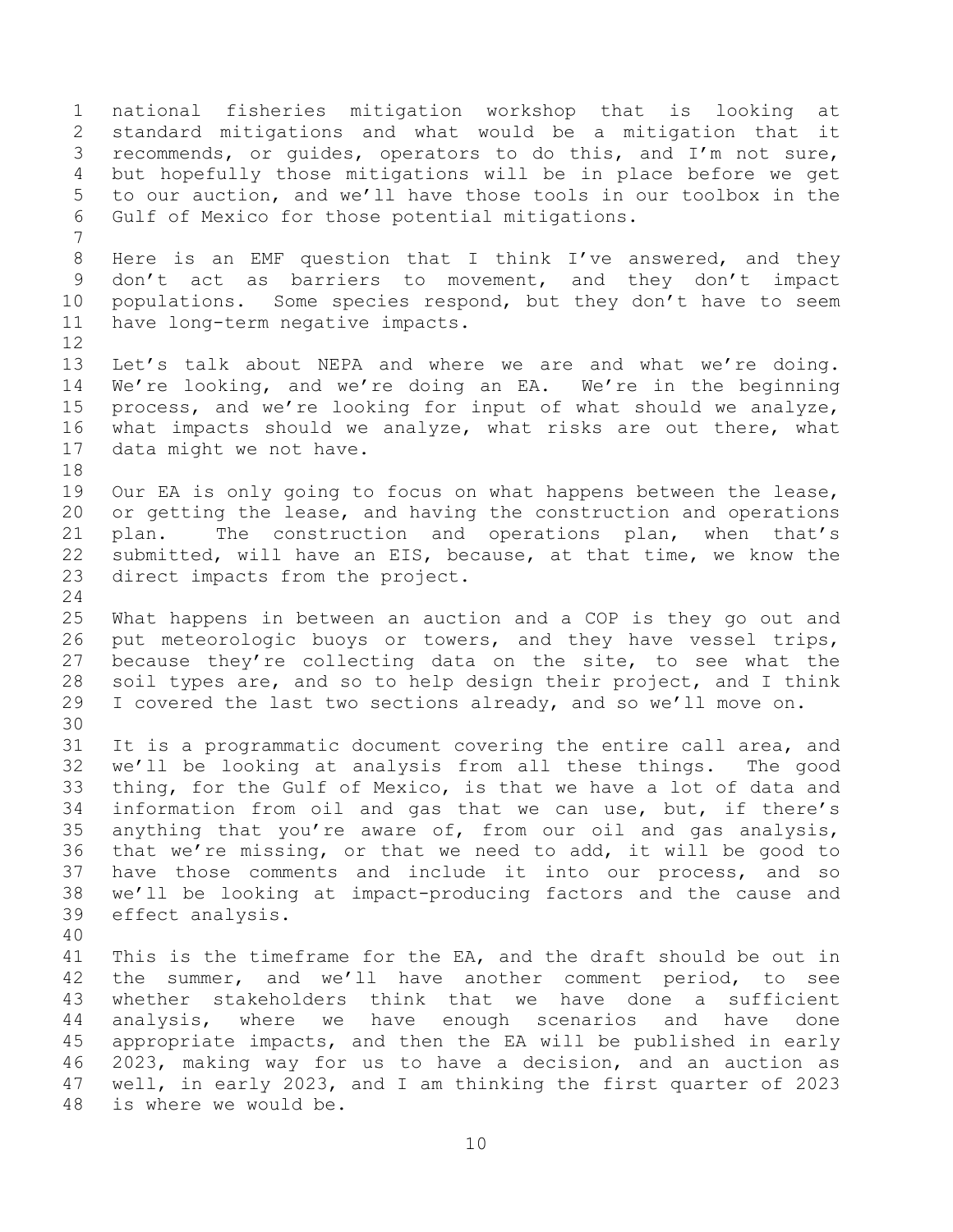We're still working on the EA, and we're going to winnow-down our area to wind energy areas, and, as I said, we should have a map by February 2 that has the area smaller than the call already, based on competitive interest, and it's probably -- As I said, it's southwest Louisiana all the way along the Texas coast, and there may be a few other small areas that fit in there, but that seems to be the general trend. 

 In that process, we'll be putting out a proposed sale notice, and then, of course, a final sale notice and an auction in early 2023, and, if you have any questions, I suggest the best way to get the information is to contact Tershara or Idrissa. If you want some fisheries-specific information, call Mariana, and you can always go to our website, but it's not always easy to find the information.

 In the presentation last week, we actually had QR codes, but I submitted mine earlier than that for this meeting, so that you could have scanned those codes and gone directly to our website, and so, hopefully, in future meetings, we will have those direct links as well, but I would just reach out to Tershara or Idrissa or Mariana, if you have any specific questions, and so thank you. 

 **CHAIRMAN GILL:** Thank you, Mr. Celata. We certainly appreciate the update and the current information and the status of wind 28 energy development in the Gulf. It's very much appreciated. Any comments, questions, or discussion from the committee relative to Mr. Celata's presentation and wind energy and development?

 **MS. BERNADINE ROY:** Mr. Gill, I just wanted to explain that we will be using the hands-up, and I do have several hands up right now, so that chairs of these committee can see, on the screen, who wants to speak, and, like I said, I will be putting those hands up written out here on the screen, and so one second and I will type up who has their hands up.

 **CHAIRMAN GILL:** Thank you very much, Bernie. That should work well. Dave Donaldson, you're up first.

 **MR. DAVE DONALDSON:** Thank you, Mr. Chairman. Thank you, Mike. I appreciate the presentation. During the question section, you were talking about buffer zones, and, as I understand it, there was a buffer zone during construction for that project in Rhode Island, but, currently, there are no buffer zones now, and is that correct?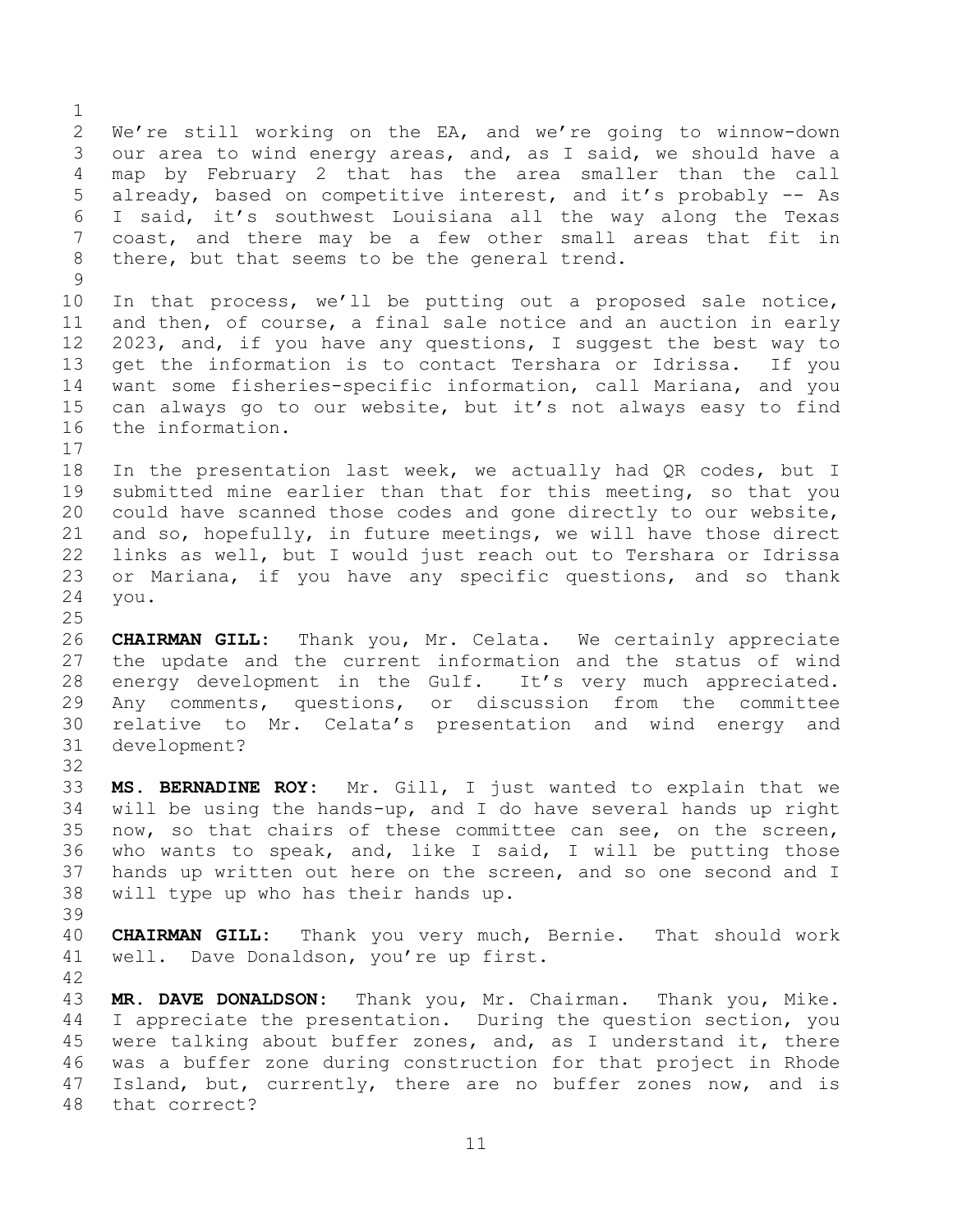**MR. CELATA:** That is my understanding, and then some of the biggest questions we have from recreational fishers, as to whether they can actually tie-up to one of these turbines, and I don't -- That's a question really for the operator, and I'm not sure that they're going to let you do that, but they can get pretty close, similar to the oil and gas platforms, and hopefully they will aggregate some fish there, but they are being designed so that vessels can navigate through them, and that's why they're at least a mile apart from each of the individual turbines.

**MR. DONALDSON:** I appreciate the clarification. Thanks.

**MR. CELATA:** Sure.

**CHAIRMAN GILL:** Next up is Troy Williamson.

 **MS. ROY:** We seem to be having a problem with his sound. We'll work to get that fixed.

 **CHAIRMAN GILL:** Okay. We will then move on to Leann Bosarge and come back to Troy when we have the audio fixed on that end. Leann.

 **MS. LEANN BOSARGE:** Thank you, Mr. Chairman. I was wondering if we could go back to Slide 15 for just a second. I just wanted to commend Mr. Celata, and I think that's probably one of the prettiest boats in the Gulf of Mexico that you picked to put on that slide, but, in all seriousness, that boat right there has been owned and run only by two men, and Mr. Tommy Scholtz was one of them, and Mr. Steve Bosarge was the other one, and it was built in 1973, and so it's almost fifty years old, and it still looks, I mean, like it just rolled off the showroom floor, and, just as a tidbit here, those two men, Steven and Thomas, that's actually the name of my son, who is about four weeks old, and I named him after those two men that owned and ran that boat, two of the best shrimpers that I have ever known, and the best men I've ever known, and so kudos to you for picking that boat to put in there. You certainly buttered me up with that.

 **MR. CELATA:** Congratulations on the birth of your child. I can't take credit for taking the image, and I will have to let my public affairs folks know, and fisheries folks know, that you appreciate that image, but I will probably make sure it's never taken out, and so thanks.

**MS. BOSARGE:** Thank you, and the only comment I will make right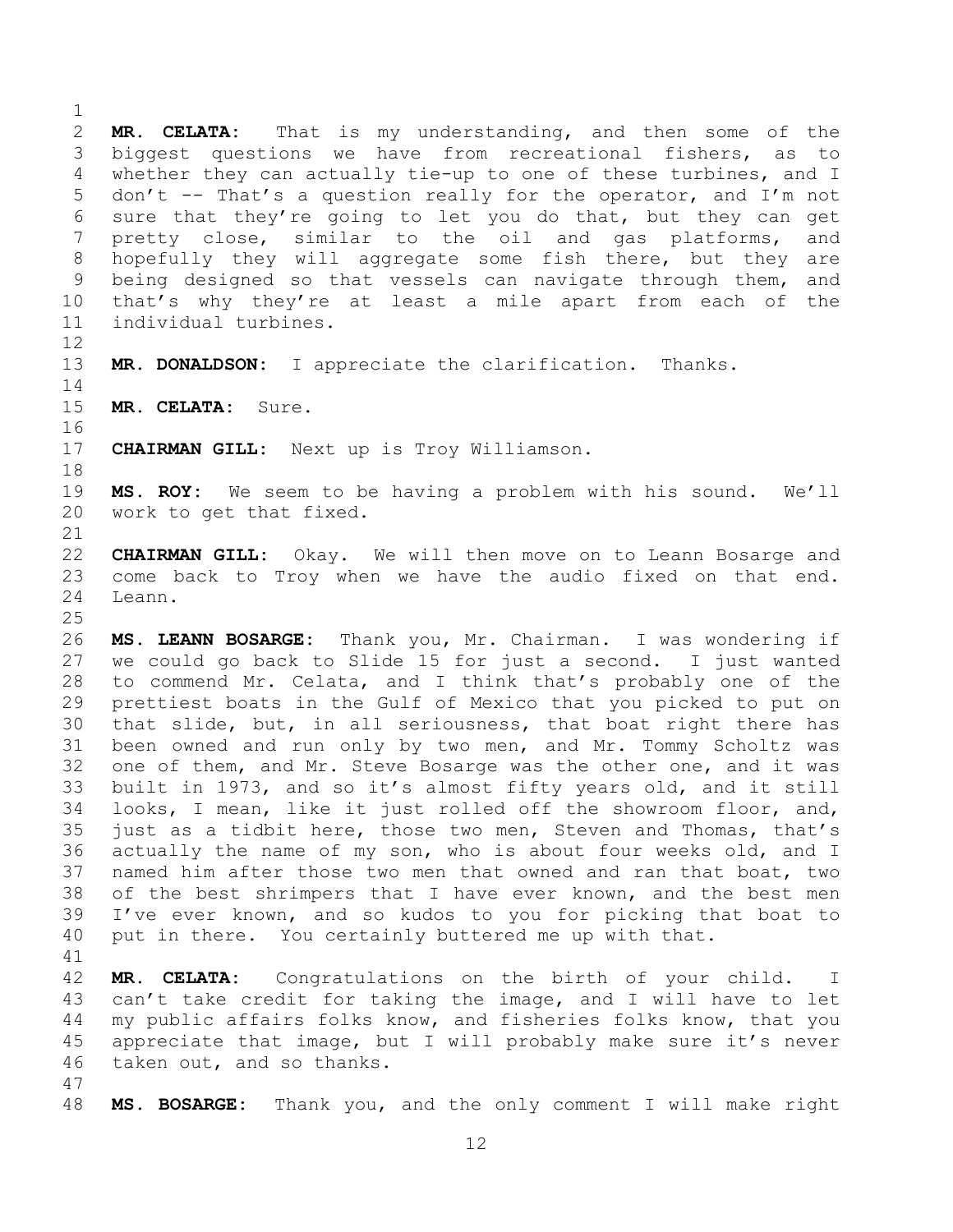now is on that fisheries contingency fund, and I would recommend, strongly, that BOEM consider that as something that is set up as a central fund and not an individual fund by a particular operator, but a centralized fund that all operators must contribute some percentage to as they begin their work out there in the Gulf of Mexico, because it has been instrumental and well utilized in the oil and gas development side of things in the Gulf, and I think that's only fair, for the other users of the sea, if they cause damage to our gear or something else, and, you know, loss of revenue, because we have to stop because of damage to our gear, whatever it may be. I think that's only right, and I hope that BOEM will consider that. 

 I have a few other comments, and nothing major, but I'm going to wait until we get to the Shrimp AP report and go through that, and so thank you for your presentation, and it was excellent. 

 **MR. CELATA:** Thank you. I mean, on the fishermen's contingency fund, we're working on different avenues, and it's -- In reality, what it needs is Congress to change the rule, but I know we had our fisheries mitigation meeting, and we're looking at options, and we've been working, within the department, to see what other options -- You know, if BOEM doesn't have a fund, then somebody else, but I don't have a good answer, but we are looking into it, but, ideally, Congress would change the rule and the law, and that would make it simplest, but we are working on it, but I can't guarantee anything.

 **CHAIRMAN GILL:** Thank you, Leann. Next up is Troy Williamson. Troy, is your audio working?

 **MR. TROY WILLIAMSON:** Your lease provision for thirty years, what happens, as in the oil and gas industry, when the production ceases, and there's a provision for removing the structures, and is that included in this wind energy, if the operator quits operating, so to speak, and is there a removal provision for the wind turbines?

 **MR. CELATA:** Yes, and they need to be decommissioned. Absolutely that is part of the lease.

 **MR. WILLIAMSON:** Okay, and so it's a thirty-year lease, as long as it's producing. 

 **MR. CELATA:** Well, it's a little different than oil and gas, where it's not a finite resource, and so the lease term -- They should be able to produce. I mean, I think that's probably right, but it's not like the wind will be depleted. The wind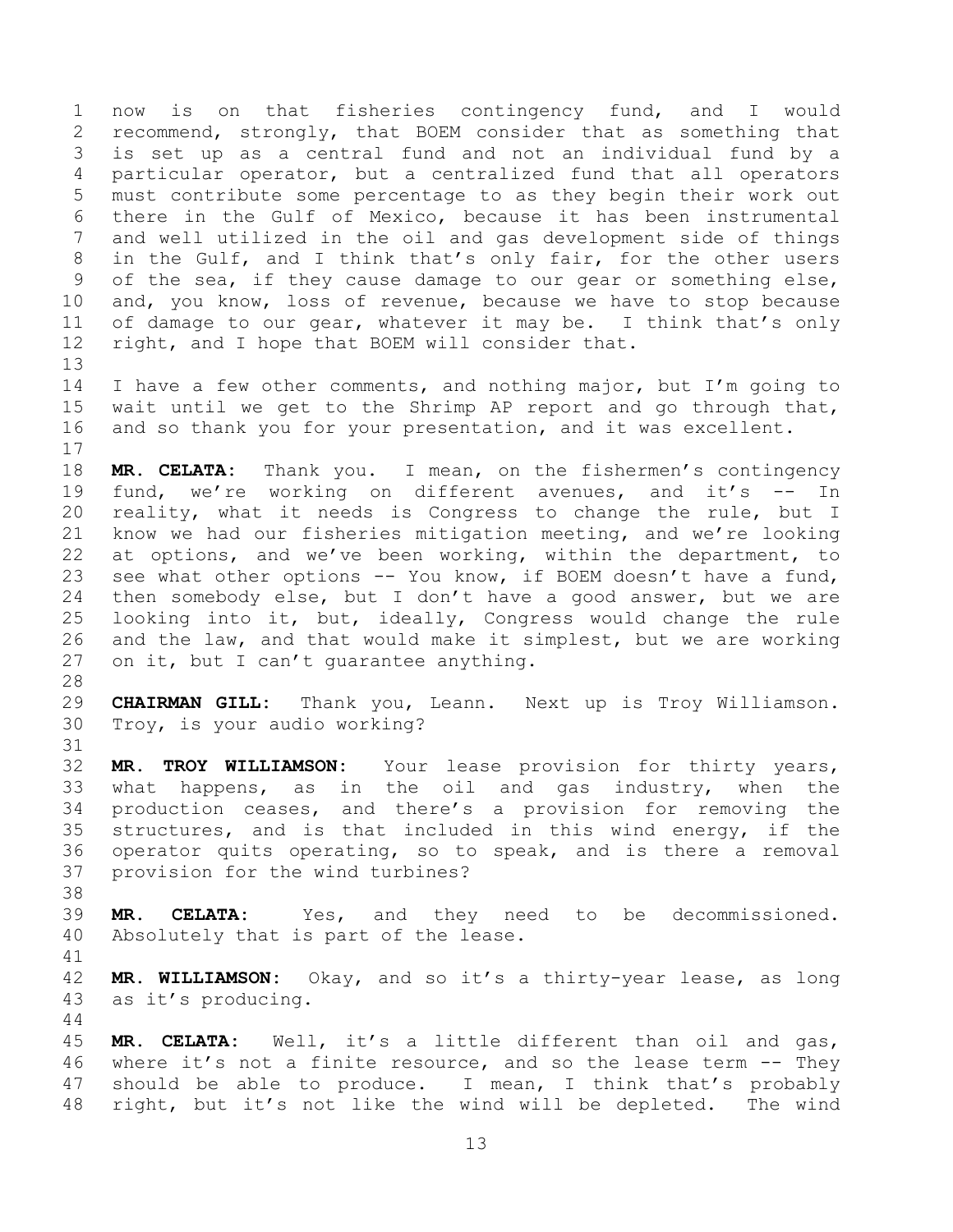will still be there, and so it's slightly different, but, yes, they would need to remove them at the end of that, absolutely. **MR. WILLIAMSON:** If they're not operational. **MR. CELATA:** Right. **MR. WILLIAMSON:** Okay. Thank you very much. **CHAIRMAN GILL:** Thank you, Troy. Next up is Clay Porch. **DR. CLAY PORCH:** Thank you, Chair, and good morning, everyone. Michael, thank you for this presentation. It was really helpful for me. I noticed, on one of your slides, it says BOEM funds research to fill information gaps. As we've discussed before, and, actually, this will probably affect some of our surveys, which creates information gaps, and it's going to affect a lot of our fishermen, in particular the shrimp fishery, and it's possibly going to have a big impact on the marine mammal population, with the increased vessel traffic and everything else. I wonder if you could give us an idea of the kind of research that you would fund to address information gaps, and, in particular, how we will monitor the potential impact on marine mammals. **MR. CELATA:** I think the first thing is -- I believe, on the Atlantic coast, that there's a requirement for all installations to have long-term monitoring operations and to study the impacts. I don't know how far away from the installation that they have to study those impacts, but there is a long-term monitoring component that is going to go on, and, when BOEM's general lease search is done, we have a program that is not just tied to wind energy, but it affects all our programs, where we get funding and we go out and study things like -- In the Gulf, we had worked with NOAA and others, and we have maps, where they go out and run transects, and they have flights go out to look for marine mammals and catalog them and check what their locations are. We're doing that now for oil and gas, and I think the plan is to continue doing those things, moving forward. I would just say that it's looking like where the turbines are going to go are in areas where had oil and gas in the past, and there's probably less oil and gas activity now, and so I don't think it's going to be adding to the activities in the eastern Gulf, where we

have a lot of oil and gas, but it will probably be in areas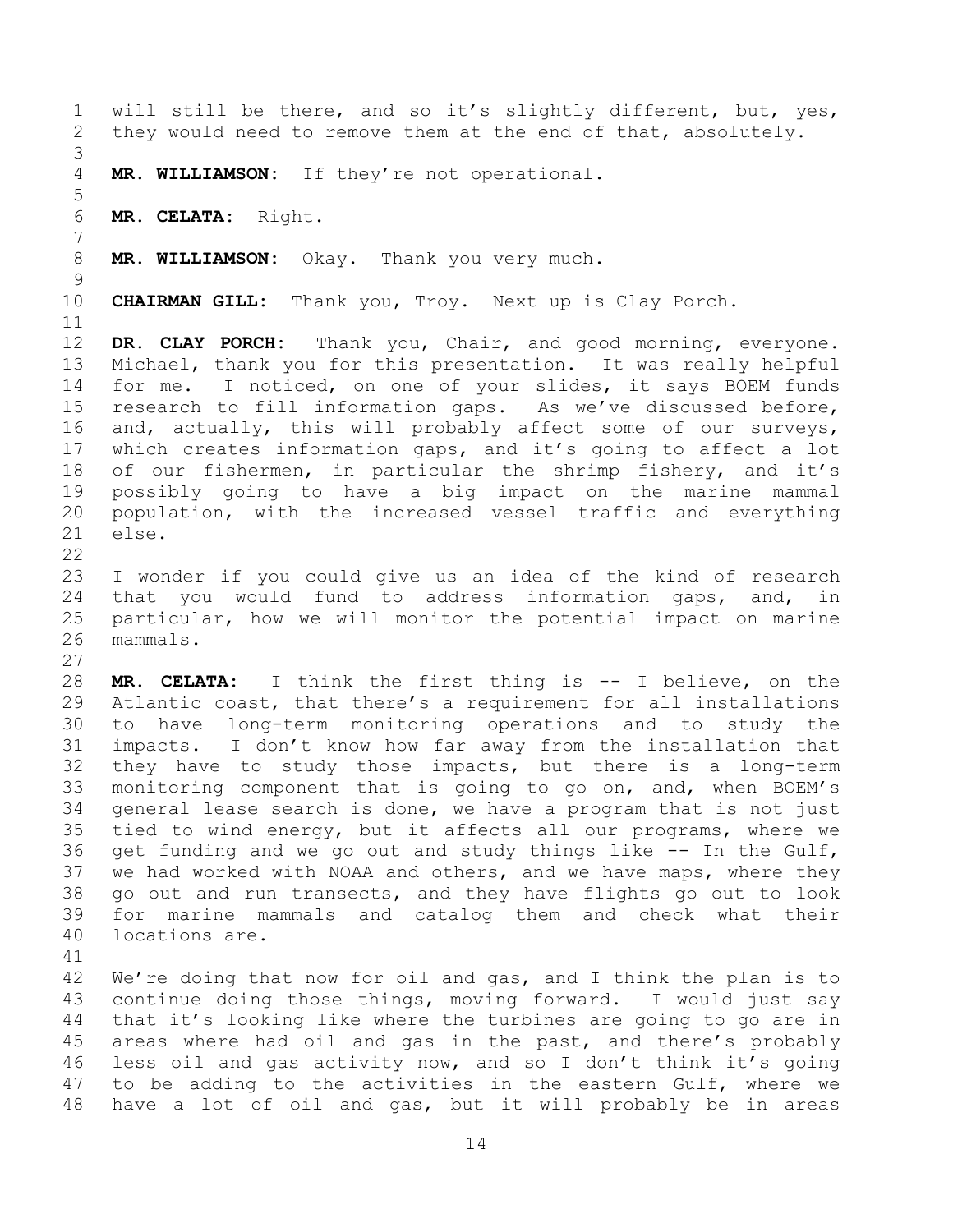where there is less oil and gas activity, but we have a process internally that we put forward studies, looking at turtles as well, and looking at other impacts that we may not have, but an annual process where we get funding, and so, if there's a certain study that you think we need to conduct, you can send that in and provide us input, and we can put that into our studies process. It's separate from any other thing that you've heard today, and it happens every year, where we look where we have gaps and try to fill them.

 **DR. PORCH:** Thank you. 

**CHAIRMAN GILL:** Thank you, Clay. Next up is Tom Frazer.

 **DR. TOM FRAZER:** Thank you, Mr. Chair, for recognizing me, and I'm not on the committee, but I want to thank Mr. Celata for the presentation. Dave Donaldson asked a question that had to do with buffer zones, but, in the presentation, you indicated that you continue to kind of winnow-down the area that might be available for leases, and so I have two questions. 

 Can you give us an idea of what the -- In your scenario planning, what the maximum lease area might look like, in terms of square kilometers, and I just wanted to get some clarification on Dave's question, and the lease areas will not be considered exclusive use zones, and, if you can clarify that, that will be great.

 **MR. CELATA:** I would have to go back and read the lease, but, on an oil and gas lease, it's not exclusive, clearly, and I think the goal would be to make sure that we do have other opportunities, right, and so, I mean, there's other things out there, like aquaculture, and I don't think, necessarily, in those areas that NOAA has outlined, that the wind energy areas would be there, but we definitely have multiple uses, and the first thing that we're trying to do is avoid conflict, and that is -- The process, when we winnow-down, where we're headed is to avoid conflict, as much as possible and then to mitigate those conflicts away as much as possible after that. 

 When we put our map out of the areas, and this is just for example, and we don't have them in here, but we have a map of the avian densities, and most of the red, the high numbers, are along the edges of the call area, and we're clearly going to be moving in away from that.

 The shrimp industry, we have a trawl map that we're working with NOAA and the shrimp industry to try to understand exactly what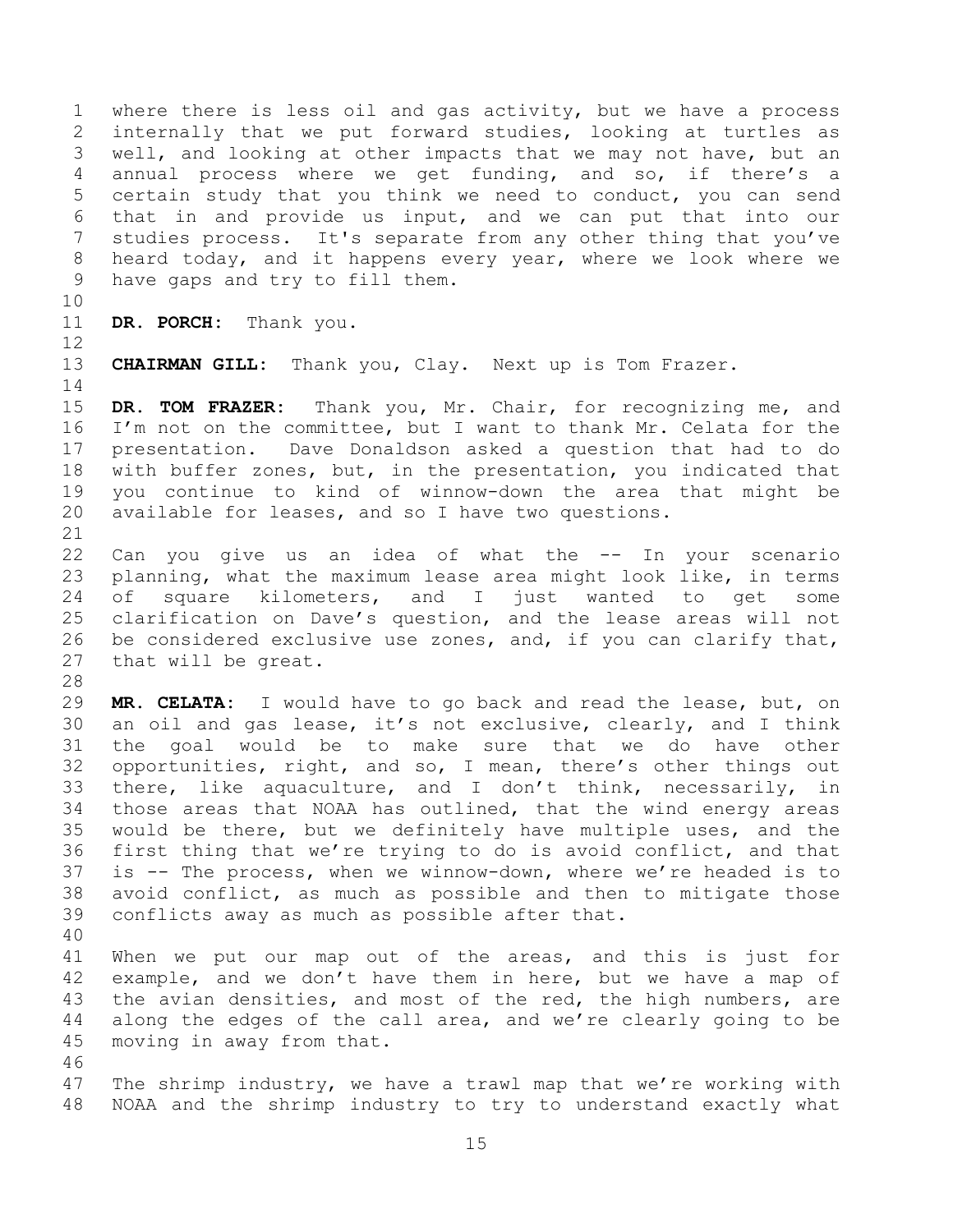is significant there and then overlay those with the competitive interest area and try to find these areas of competitive interest that don't have any impact, or the least impact, to the different fisheries. 

 I think, when NOAA did their analysis, they had six different fisheries layers, and so we're talking to them about using those same layers, and maybe if we have others that we can add in there, and so this is why I said it's -- BOEM always talks about we're early in the process, and we have a lot of work to do with doing this de-conflicting between now and early next year, to get us where we have -- I think the lease areas were about -- I want to say 80,000 acres, but I don't know if -- I would like to 14 get back to you on whether that answer is right, but I think, if I remember correctly, we're looking at about maybe 80,000 acres, but that's the number that crosses my head, but I would prefer to check on that and get back to you all with the right answer.

**DR. FRAZER:** I appreciate that. Thank you.

**CHAIRMAN GILL:** Thank you, Tom. Next up is Andy Strelcheck.

 **MR. ANDY STRELCHECK:** Good morning. Thanks, Michael, for the presentation. It's really not a question for you, but I just wanted to make a comment, and certainly feel free to add to my comments, but I wanted to thank you and your organization, obviously, for the coordination that's been happening to-date. 

 I know we, as an agency, have learned a lot from what has happened in the Northeast, and, just recently, our respective agencies signed a memorandum of understanding with regard to renewable energy and offshore wind development, ensuring that we maintain the coordination and improve upon the NEPA process and efficiencies that we need to achieve with regard to reaching the administration's goals.

 For the council's benefit, for your awareness, my office has been working closely with Michael and his team, and we've been providing comment letters and response letters, with the Science Center and others, on the various public comment opportunities, not only on fisheries, but also marine mammals, protected resources, and habitat, and we're going to continue to, obviously, work with them closely as the environmental assessment develops.

 We also are trying to maintain close coordination with leadership, in particular with the science behind supporting, obviously, the development of aquaculture in the Gulf of Mexico,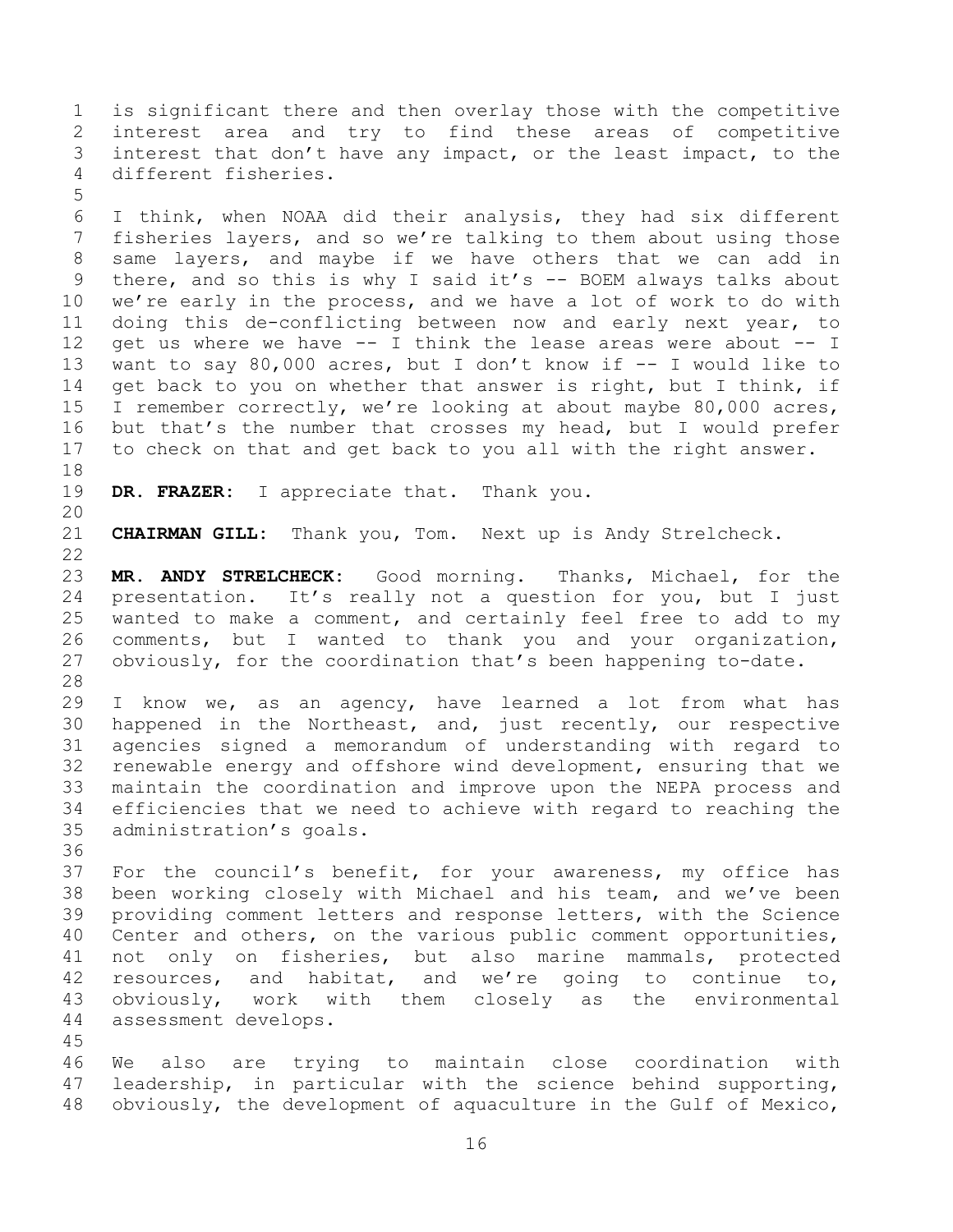and so I just wanted to let the council know that that's all ongoing and maybe not something that you're aware of, but there's definitely good coordination happening. **MR. CELATA:** Andy, thanks for that. I think we're working really well together, and I think trying to figure out, with the MOU and all this, how to continue this moving forward, but it's critical for us to work with NOAA, especially in the fisheries area, and they're the experts, and I know, with the shrimp industry, that they pointed us to NOAA and their spatial analysis, and we're committed to doing similar spatial analyses, moving forward, for this process. **CHAIRMAN GILL:** Thank you, Andy. Are there any other comments or questions from the committee or council members not on the committee? Leann, back to you. You're up. **MS. BOSARGE:** Will Mr. Celata still be on the line and available for feedback as we go through that Shrimp AP report? **CHAIRMAN GILL:** I would hope so. **MR. CELATA:** Is that this morning still, between now and 10:15? If that's true, then yes. **CHAIRMAN GILL:** It's the very next item. **MR. CELATA:** I will be here. **MS. BOSARGE:** Thank you. **CHAIRMAN GILL:** Leann, any further questions? **MS. BOSARGE:** No, and I will go through my comments as we go through that report. **CHAIRMAN GILL:** Very good. Thank you, Leann. Any other input on the presentation by Mr. Celata on wind energy from the committee or council members not on the committee? No hands raised. Then I have a couple of comments. First of all, Mr. Celata, thank you very much for that presentation. I found it to be very helpful in bringing myself up-to-date and understanding the process a little better, and I want to congratulate you for the greatly enhanced outreach that you've done, especially when you compare it to what was done in the Northeast and the far west.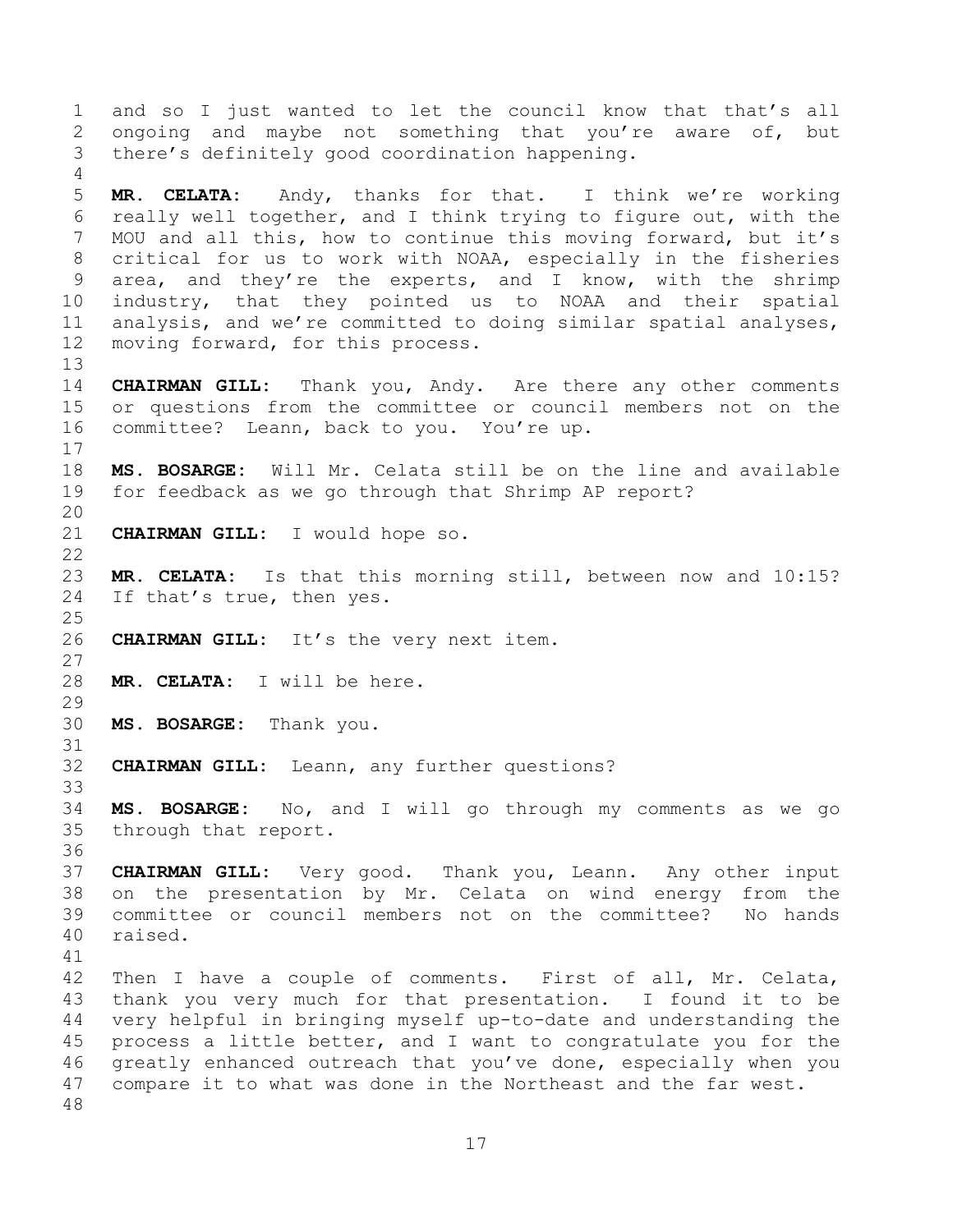I think you've done a good job there, in getting that word out and spending a lot of time and energy in trying to ensure that all folks that are interested know what's going on, and I appreciate that, and, as you've noted from your prior presentation, and this one, there is a lot of interest by this group on the activities going on in your arena, and I would hope that you would be willing to come back, on a periodic basis, particularly as things are evolving, to keep us up-to-date and keep us apprised of the progress on this program and how it may impact the Gulf of Mexico Fishery Management Council. 

 **MR. CELATA:** Thank you. I would love to come back, and I would love to do it face-to-face one day.

 **CHAIRMAN GILL:** I would be delighted, and so, if we can get that worked out, we'll look forward to it in the future. Thank you, Mr. Celata, and, if you would stay on during the next item, which is getting the Shrimp Advisory Panel's comments on that, it would be much appreciated.

**MR. CELATA:** I will stay on.

 **CHAIRMAN GILL:** Thank you, sir. With that, we'll move on the next item on the agenda, which is the Shrimp AP's comments on this particular topic, and that can be found under Tab D, in the Shrimp Committee groupings, Tab D, Number 6. It will be led by Dr. Freeman. Dr. Freeman.

- 
- 

#### <span id="page-17-0"></span>**SUMMARY OF THE SHRIMP ADVISORY PANEL MEETING**

 **DR. MATT FREEMAN:** Yes, sir. The Shrimp Advisory Panel had a two-day meeting on December 7 and 8, and, as Mr. Celata previously mentioned, one of the presentations they received was a very similar presentation as the committee just saw by BOEM. The AP made five motions related to BOEM's presentation, and so I will go through those one at a time. 

 The first is on page 10, and it says, pursuant to Section 305(b)(3) of the Magnuson-Stevens Act, to request the council to comment on and make recommendations to NMFS and BOEM regarding any potential impacts of offshore wind energy development, including offshore facilities and transmission lines, on all essential fish habitat in the BOEM call area in the Gulf of Mexico, and that motion carried unanimously. Mr. Chair, would you like for me to go through all of them or pause and see if there's any questions or comments first?

**CHAIRMAN GILL:** I think it would be better if you paused on each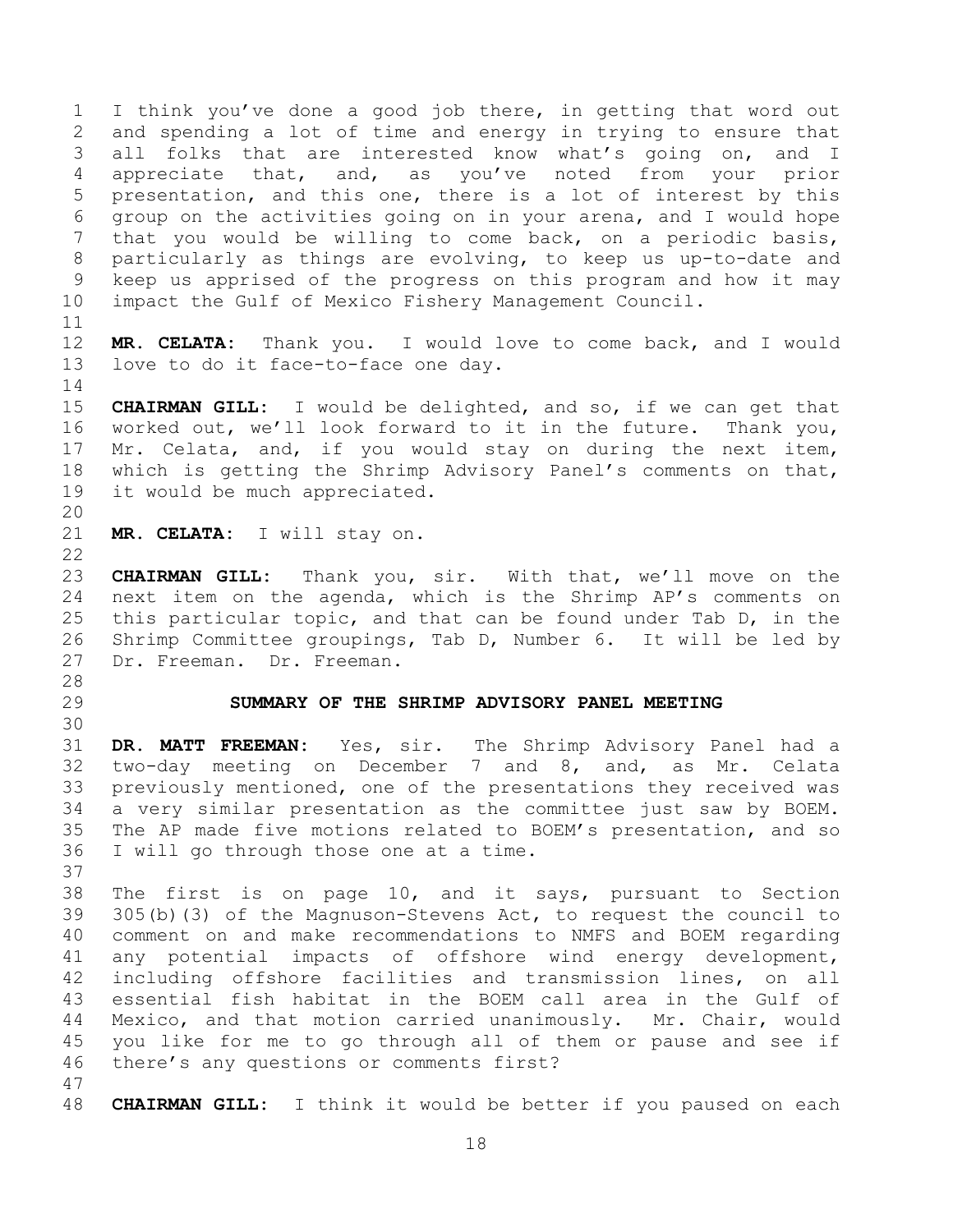motion, to see whether the committee has any questions or comments or would like to make a motion or otherwise act on the item that you're discussing. Thank you. **DR. FREEMAN:** Yes, sir. Sounds good, and so I will pause here. **CHAIRMAN GILL:** Seeing no hands, Dr. Freeman, please proceed. **DR. FREEMAN:** Okay. Certainly. The next motion was to request the council to work with NMFS to ensure that BOEM enters into consultations with NMFS, pursuant to Section 7 of the Endangered Species Act, with respect to any action BOEM takes, or proposes to take, to authorize offshore wind energy development in the Gulf that may affect any ESA-listed species or designated critical habitat. Such consultations should begin as early in the BOEM process as possible, and that motion also carried 17 unanimously, and so I will pause there. **CHAIRMAN GILL:** Leann Bosarge. **MS. BOSARGE:** Thank you, Mr. Chair. I was wondering if Mr. Celata and Mr. Strelcheck could speak to that motion and kind of let us know what is ongoing or slated for the future, as far as NMFS and BOEM consulting on Section 7 of the Endangered Species Act, as it regards offshore wind energy development. **MR. CELATA:** I don't know -- I think that we will be conducting ESA consultation. I mean, I think that's a requirement for BOEM, as we move forward. I don't think, at this point, we've engaged in that, and I think, as we move through the EA process, the EIS -- As we more specifics, I think at a later date, we will be working on the Section 7 ESA consultation, and so we're still trying to get to more specific areas, and then, after that point, I think that would be the appropriate time. **CHAIRMAN GILL:** Thank you, Mike. Andy. **MR. STRELCHECK:** Thanks, Mr. Chair. In terms of coordination, and so I mentioned earlier that we've sent several letters, kind of early on in the process, commenting on NOAA trust resources and the impacts that potentially could occur for those trust resources. Our agency is responsible for conducting both ESA and EFH consultations on these projects. Timing-wise, I don't know when those will occur, but we will receive a biological assessment and EFH assessment from BOEM, the action agency, and we

determine, once that's complete, in terms of proceeding with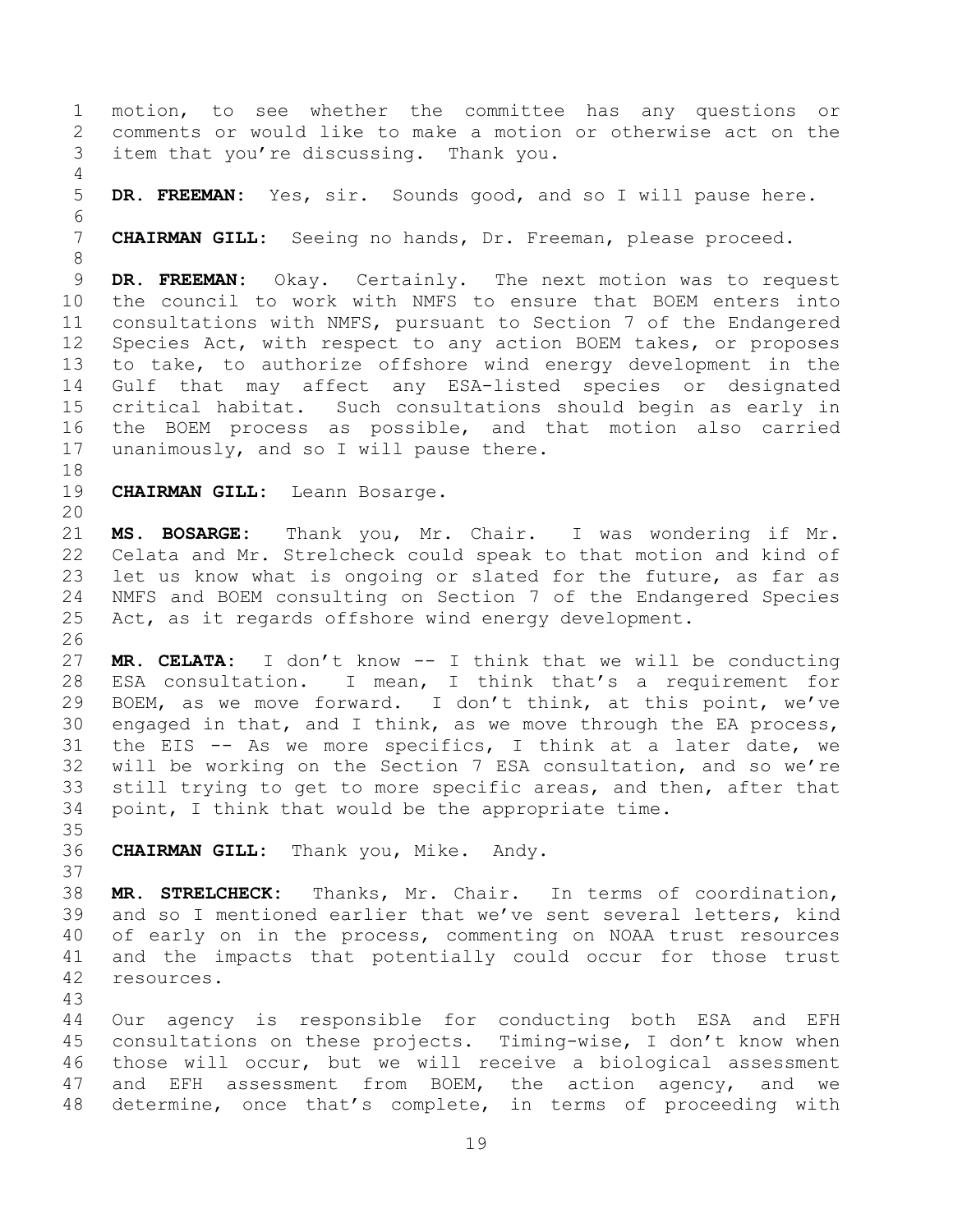consultations and specific timelines that we meet then to consult on the project, once that information is available, and so we will be doing that, and I can circle back with my team, in terms of getting a better idea of the timeline as to when that work may occur in the future. **CHAIRMAN GILL:** Thank you, Andy. If there are no further hands, we will move on. Dr. Freeman, if you would proceed. **DR. FREEMAN:** Yes, sir. The third motion that the AP made was to request that the council work with NMFS to ensure that the complete historical Gulf shrimp fishing effort dataset is fully included and considered as part of the collaborative BOEM/NOAA spatial management analyses for evaluating potential sites for offshore wind energy facilities and transmission lines in the Gulf. That motion also carried unanimously. **CHAIRMAN GILL:** No hands up? Then please proceed further. **MS. BOSARGE:** My hand is up, Mr. Chairman, and it's just not showing. **CHAIRMAN GILL:** I am sorry. Leann, please go ahead. **MS. BOSARGE:** Thank you, sir. I appreciate it. The joys of doing this virtually. Again, I think that that motion right there is extremely important, and one of the most important words in it is the word "complete", as it regards historical Gulf shrimp fishing effort data. There is a lot of different ways you can parse that data and sort through it. You can do it by the start and endpoint of the tow, or you can take all the points in the tow, and then there's ways that you can determine what you consider heavily shrimped or, you know, moderately shrimped, things like that. I think that that motion, where we're requesting that the council work with NMFS to ensure that this full, complete dataset is utilized, is important, and I think maybe the best way, Mr. Chairman, to handle these motions is really to ask staff to write a letter that would go to NMFS and to BOEM that encompasses these motions, you know, and the conversations that surrounded them at the Shrimp AP meeting, to highlight to NMFS, and to BOEM, what is important to our stakeholders, as far as our bottom-trawling stakeholders in the Gulf, and what we hope to see happen as this process unfolds. I would like to make a motion to that effect, at some point,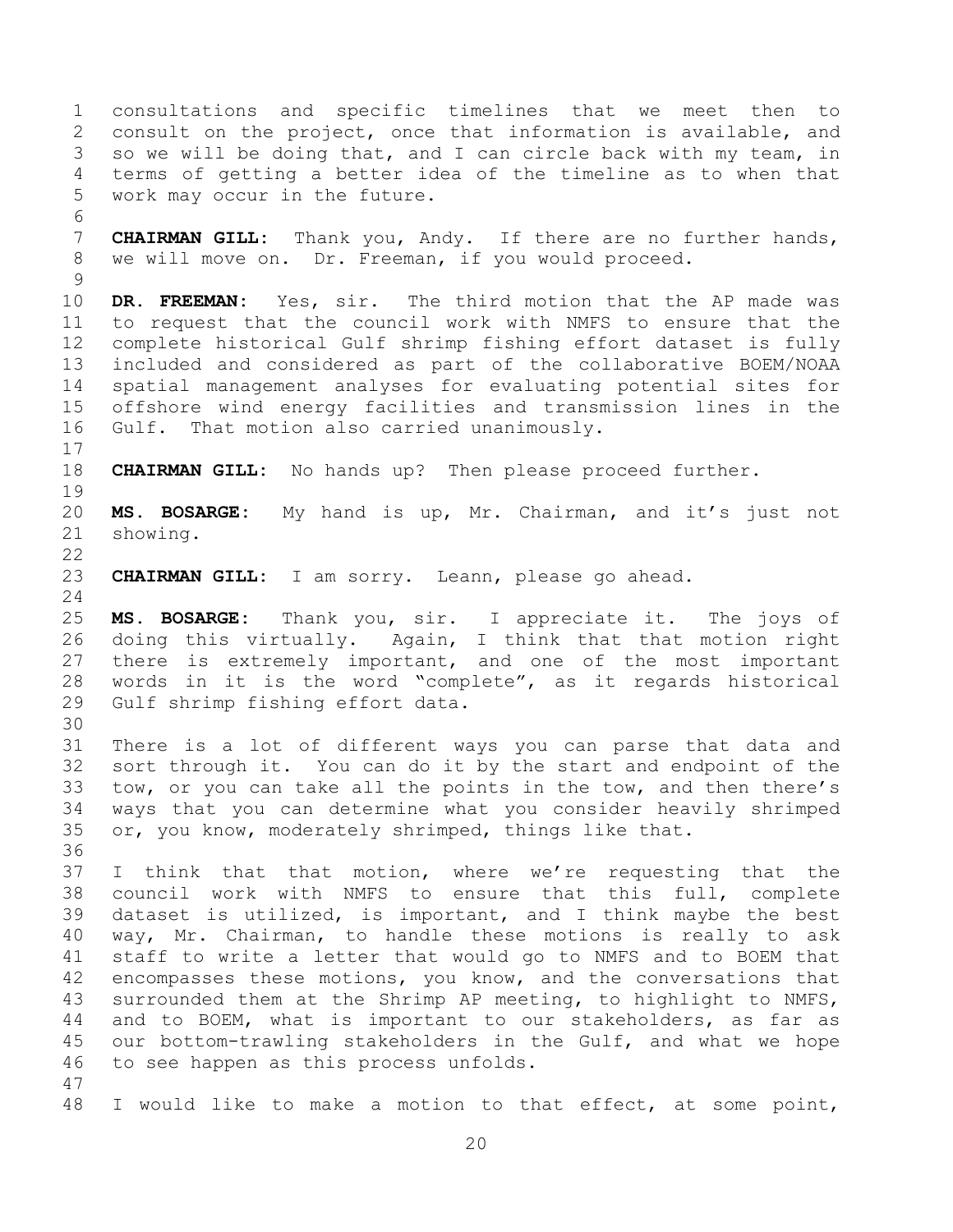especially since I heard that the consultations are going to happen, I guess, in the latter part of this EIS, the Section 7 endangered species consultations will happen in the latter part of this EIS process, but yet we're planning to start hopefully leasing one year from now, in the first quarter of 2023. I don't know how much time that gives the government to react to anything they may see and make changes, and so I think that letter is going to be important, and so I'm going to turn it back over to you all, and Dr. Freeman has other motions to go through, and, as he finishes that, I will try and make a motion that encompasses all of this. Thank you. **CHAIRMAN GILL:** Thank you, Leann, and, to that point, I think that's a good approach. However, given there is six motions that we're dealing with, one motion to reflect all of that may not be the best way to go, and you may want to consider parsing it down to segment it, for better discussion and consideration by the committee, rather than loop it into one, but that's just a suggestion. With that in mind, Dr. Freeman, if you would go to the next one. **DR. FREEMAN:** Yes, sir. I was going to wait to mention this until I had finished with all the AP motions, but I did want to bring something up related to the potential motion that Ms. Bosarge is going to make. Given the interest from the AP in having a letter generated, I did ask, during the AP motion, Ms. Matthews, as far as the deadline for the council to send comments, or recommendations, to BOEM, and this is on page 10 of the notes, and so it is recorded, and Ms. Matthews said that the original deadline was December 16 of 2021, but that she would speak to senior leaders that council comments will be expected the first week of February 2022. Again, she was present, and so she was aware of the motions that the AP was making at that point. **CHAIRMAN GILL:** Thank you for that point. **DR. FREEMAN:** Yes, sir. Proceeding to the next motion, and that is on the top of page 12, to convey to the council, NMFS, and BOEM that the AP believes the analytical approach to spatial planning applied by NOAA in the AOA Atlas would be the most comprehensive, transparent, objective, and, therefore, effective tool for supporting critical decision-making regarding competing ocean uses in the Gulf and for minimizing any adverse impacts of those uses on the shrimp industry, including the siting of offshore wind facilities and transmission lines in the BOEM call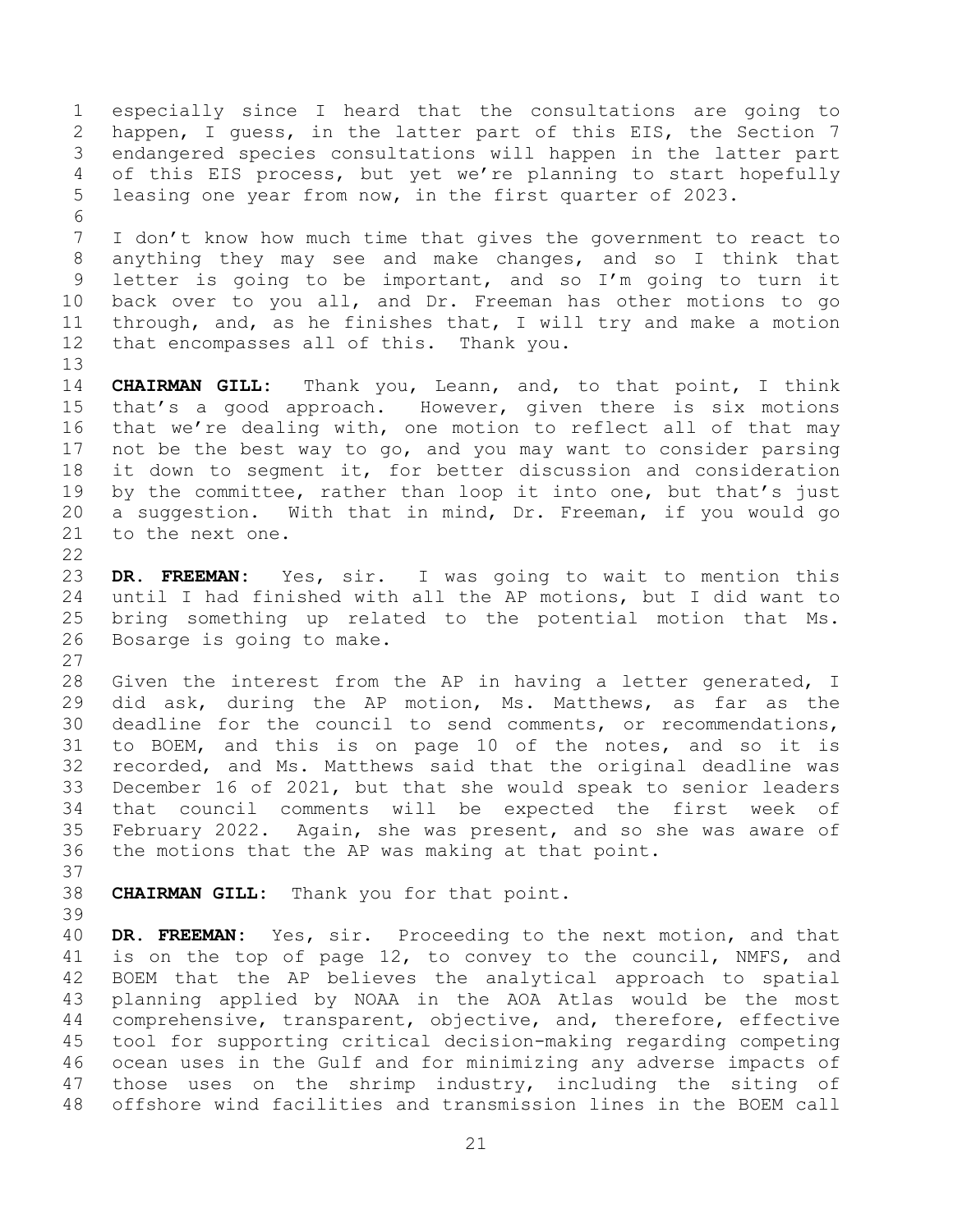area. That motion carried unanimously.

 **CHAIRMAN GILL:** Not seeing any hands up, Dr. Freeman, please proceed.

 **DR. FREEMAN:** Okay. The last motion is on the top of page 13, and that was to request that the council communicate with BOEM that two shrimp industry representatives be added to the taskforce, and that motion carried unanimously.

 In response to that, I did follow-up with Ms. Matthews, after the AP meeting, just to communicate some information about that, and perhaps, if anyone has any additional questions, Mr. Celata may be able to answer those, and Ms. Matthews had responded back that the members of the taskforce include state, federal, and tribal governments, and the taskforce is neither a decision- making body nor an approval body, and that she did check, and that the council does not meet that criteria. However, they do have a NOAA representative on the taskforce, and that member may represent council interests on the intergovernmental taskforce, and that was the last motion from the AP.

 **CHAIRMAN GILL:** Thank you, Dr. Freeman, and so any questions? Leann, would you like to weigh-in, at this point, with your motion? 

 **MS. BOSARGE:** Yes, sir, and thank you, Mr. Chairman. I am trying to do this in a streamlined fashion, so that I don't slow your committee down, and so I do want to make an overarching motion, but I may hold that until Full Council, and, at this point, I will take up your suggestion and at least make this one 32 motion that the AP made, which was to request  $--$  It's on page 10 33 of the Shrimp AP summary, at the very bottom, the last motion on that page.

<span id="page-21-0"></span> **It's to request that the council work with NMFS to ensure that the complete historical Gulf shrimp fishing effort dataset is fully included and considered as part of the collaborative BOEM/NOAA spatial management analysis for evaluating potential sites for offshore wind energy facilities and transmission lines in the Gulf. The only change I would make to that, Mr. Chairman, is, on the very first line, where it says, "to request that the council work with NMFS", and I would put "NMFS/BOEM", because I would venture to guess that staff would have to work with both.**

 **CHAIRMAN GILL:** Thank you, Leann. We have a motion on the table, and is there a second for the motion?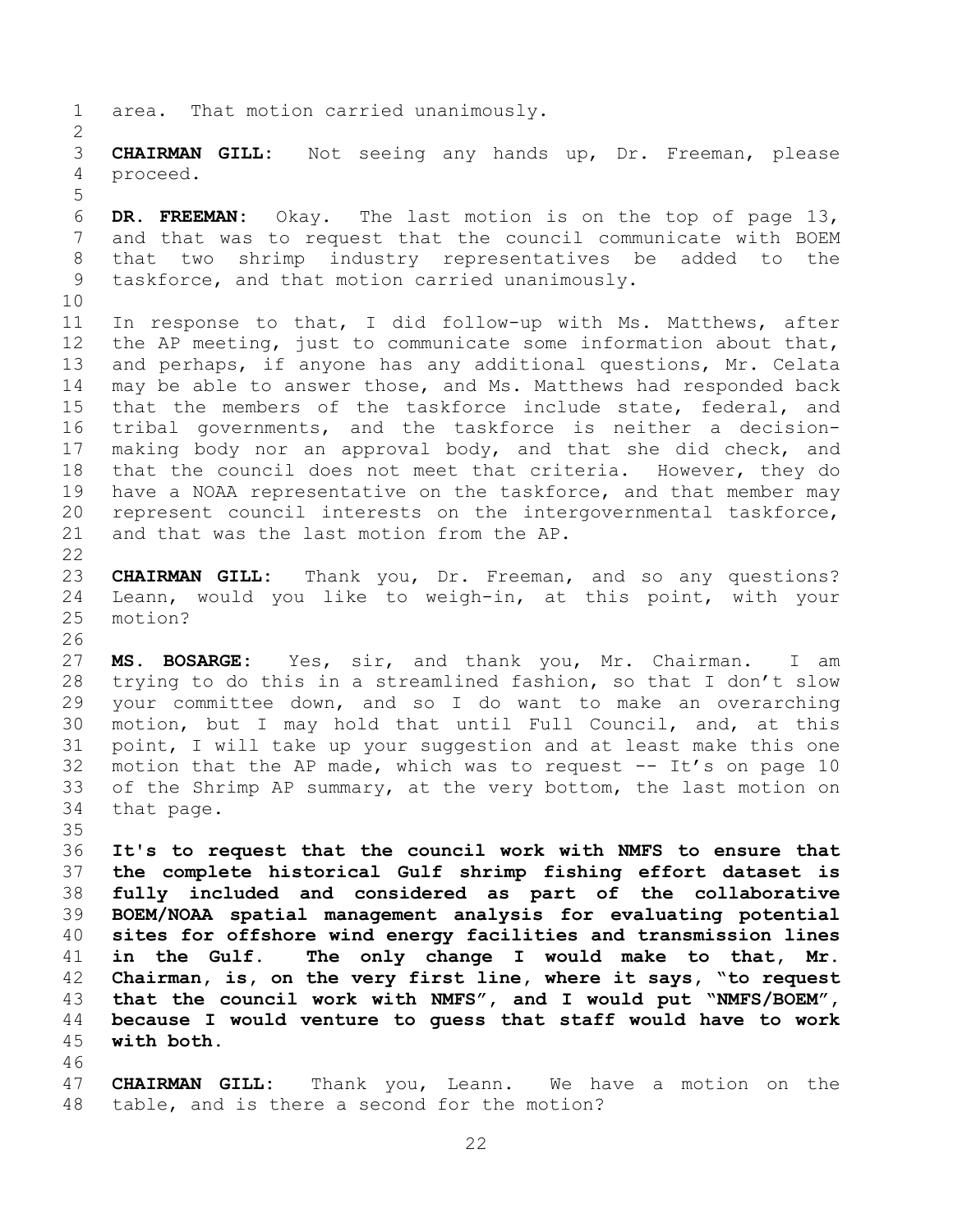**MR. BILLY BROUSSARD:** I will second.

 **CHAIRMAN GILL:** Thank you, Billy. The motion is made and seconded. Is there discussion on the motion?

 **MR. DALE DIAZ:** Mr. Gill, just a point of order, and I don't think that Mr. Broussard is on your committee for a second.

 **CHAIRMAN GILL:** You're correct, Mr. Chairman. My apologies. Thank you. 

**MR. CHRIS SCHIEBLE:** I will second the motion.

<span id="page-22-0"></span>

 **CHAIRMAN GILL:** Thank you, Chris, and my apologies to the committee for not thinking that through, and so a motion is made and seconded. Is there discussion on the motion? No hands are up. **Are there any objections to the motion to request that the council work with NMFS and BOEM to ensure that the complete historical Gulf shrimp fishing effort dataset is fully included and considered as part of the collaborative BOEM/NOAA spatial management analyses for evaluating potential sites for offshore wind energy facilities and transmission lines in the Gulf? Any objections to that motion? Seeing no hands, the motion passes without objection.** Dr. Freeman, are there any other comments that you would make relative to the AP discussion of this item? 

 **DR. FREEMAN:** No, sir, but certainly, if Ms. Bosarge has any additional motions during Full Council, if there are questions related to the AP summary, I can certainly answer them at that point. Thank you.

 **CHAIRMAN GILL:** Thank you. Leann, if you hand is up, please proceed.

 **MS. BOSARGE:** Mr. Chairman, I think I will go ahead and make the motion from the Shrimp AP report that's right above that one we just did, and it's also on page 10, and I don't think that's a real controversial one, and it's something that will take place anyway, but this will just highlight that we want this to happen early, as early in the BOEM process as possible.

<span id="page-22-1"></span> **It is to request the council to work with NMFS to ensure that BOEM enters into consultations with NMFS, pursuant to Section 7 of the Endangered Species Act (ESA) with respect to any action BOEM takes, or proposes to take, to authorize offshore wind energy development in the Gulf that may affect any ESA listed species or designated critical habitat. Such consultations**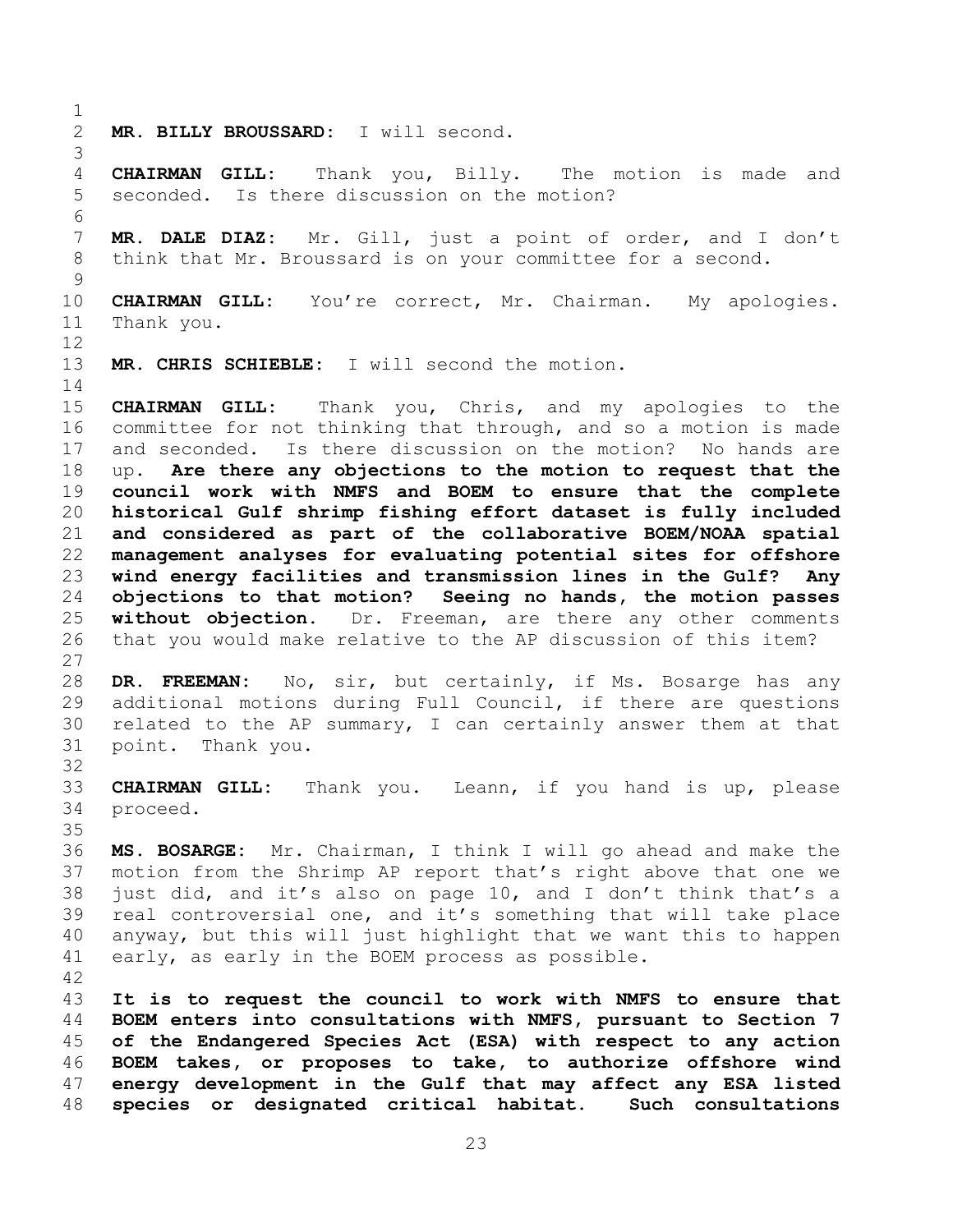<span id="page-23-1"></span><span id="page-23-0"></span> **should begin as early in the BOEM process as possible. CHAIRMAN GILL:** Thank you, Leann. We have a motion on the table. Is there a second to the motion? **MR SCHIEBLE:** I will second. **CHAIRMAN GILL:** Thank you, Chris. The motion has been made and seconded. Is there discussion on the motion? **Not seeing any hands, are there any objections to the motion to request the council to work with NMFS to ensure that BOEM enters into consultations with NMFS, pursuant to Section 7 of the Endangered Species Act (ESA) with respect to any action BOEM takes, or proposes to take, to authorize offshore wind energy development in the Gulf that may affect any ESA listed species or designated critical habitat. Such consultations should begin as early in the BOEM process as possible. Do I hear any objections to this motion? Not seeing any objections, the motion passes with no objection.** Dr. Freeman, you're done. Leann, are you considering additional motions on this topic? **MS. BOSARGE:** No, sir. I will hold it until Full Council. Thanks. **CHAIRMAN GILL:** Very good. Thank you very much. Thank you, Mr. Celata, again, for your presentation and your information, and hopefully we'll see you back in the not-too-distant future. **MR. CELATA:** Thank you, and I would like to add that I did get confirmation that, for a one-gigawatt project, it's about 80,000 acres, and so I can confirm that. **CHAIRMAN GILL:** Thank you for that information. We'll now move on to Agenda Item Number V, which is the Essential Fish Habitat Generic Amendment, which is found under Tab P, Number 5, and Dr. Hollensead will lead the discussion. **ESSENTIAL FISH HABITAT GENERIC AMENDMENT DR. HOLLENSEAD:** Thank you, Mr. Chair. Bernie, if you wouldn't mind pulling up the document and just on the title page right 42 there. Thank you. Just to remind the committee, and it's been a little while since they've seen this document, but the council is required to have identifications and descriptions of essential fish habitat, or EFH, for all managed species and by life stage, and so it's not even actually just species, but it's the number of life stages within those species.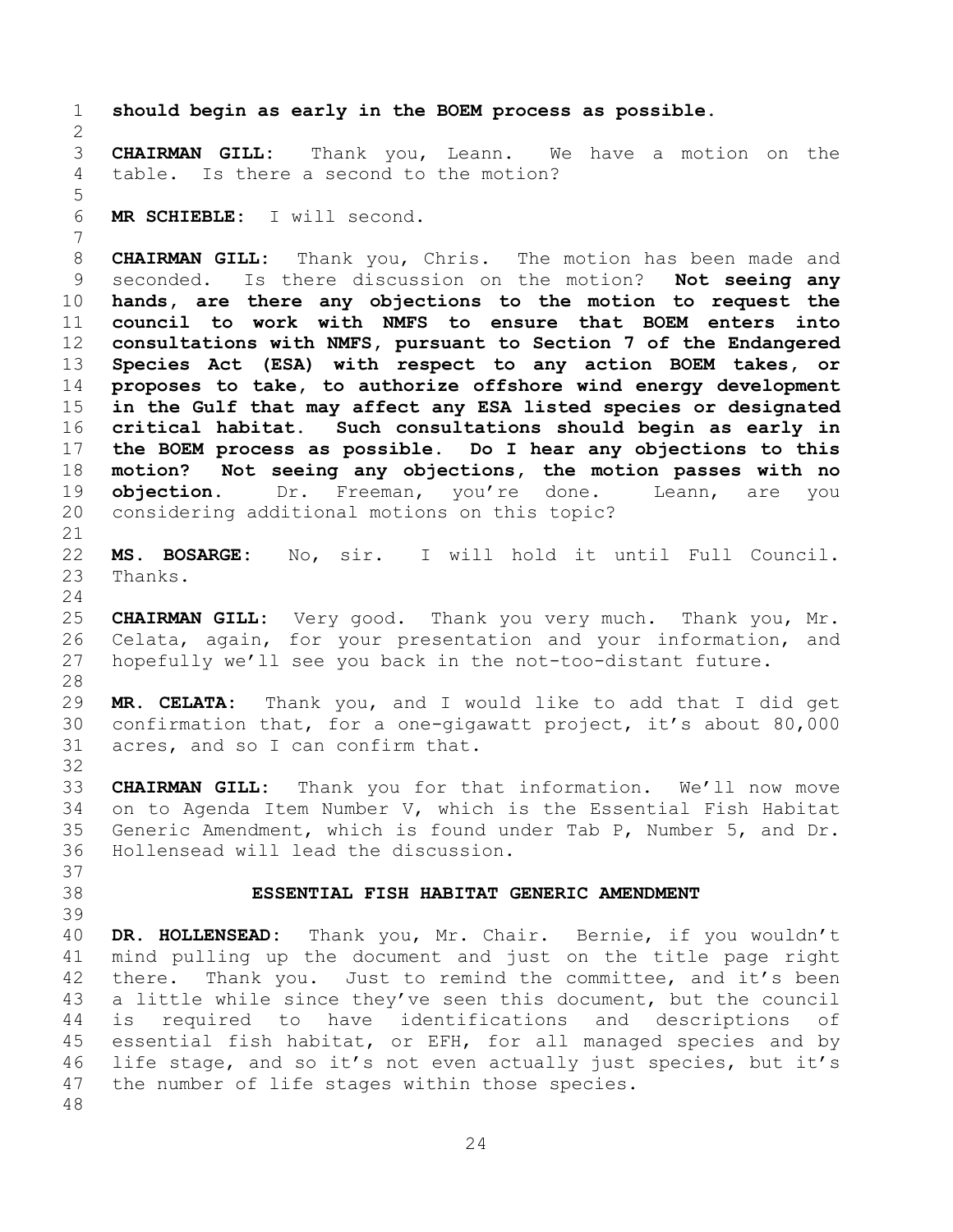As well as have a five-year review, every now and again, to review those identifications and descriptions. The last one was due in 2020. However, in speaking with NOAA Habitat Division staff, we reached an agreement where that deadline would be extended a bit, in order to draft the amendment that you have before you, recognizing that's a little bit more comprehensive, and it requires a little bit more work, but this, along with folding in the requirements for the five-year review, would sort of be this nice comprehensive overlook, and so the goal is to have this document completed by 2022, and so just to sort of keep that in mind, for the committee. 

 Then, to give a little bit of a progress report on where it's been so far, the SSC did review this version at their January meeting, a couple of weeks ago, and they've had some questions, just in general wanting to get a better idea of the spatial data layers being used. 

 Back in August, we had provided some metadata for them, in the form of lists and sort of descriptions of, for example, the years being used and how the data was collected, what agency did that collection, if it was just at the state level or the regional level, those sorts of things, which is good information, but, for these kinds of data, it's much better to have maps that you can sort of look through and visualize those data, in addition to seeing sort of how things are listed out, to update some of those data layers with more contemporary information.

 Council staff is currently working on that, and we are working on creating a webpage that would allow SSC members to sort of toggle through and compare what's the raw data information, what are some of the differences in the data collection methodologies, how -- Give a couple of examples for species, how these data layers may be combined, to give some information about -- Examples of what those alternatives would look like and what the differences between those might be.

 That's going to take us a little bit of time, but I would imagine, once the SSC has been able to review that and ask some questions of staff, we would be able to bring back some recommendations to this committee and get some of the feedback from the SSC to help inform the committee on sort of next steps, 44 but one thing that can be done, while we're working on that, and while we're waiting on some of the SSC recommendations that may come from that work, is to look at sort of the alternative structure for the document, and so this document is a little unorthodox, compared to some of the other documents that we do.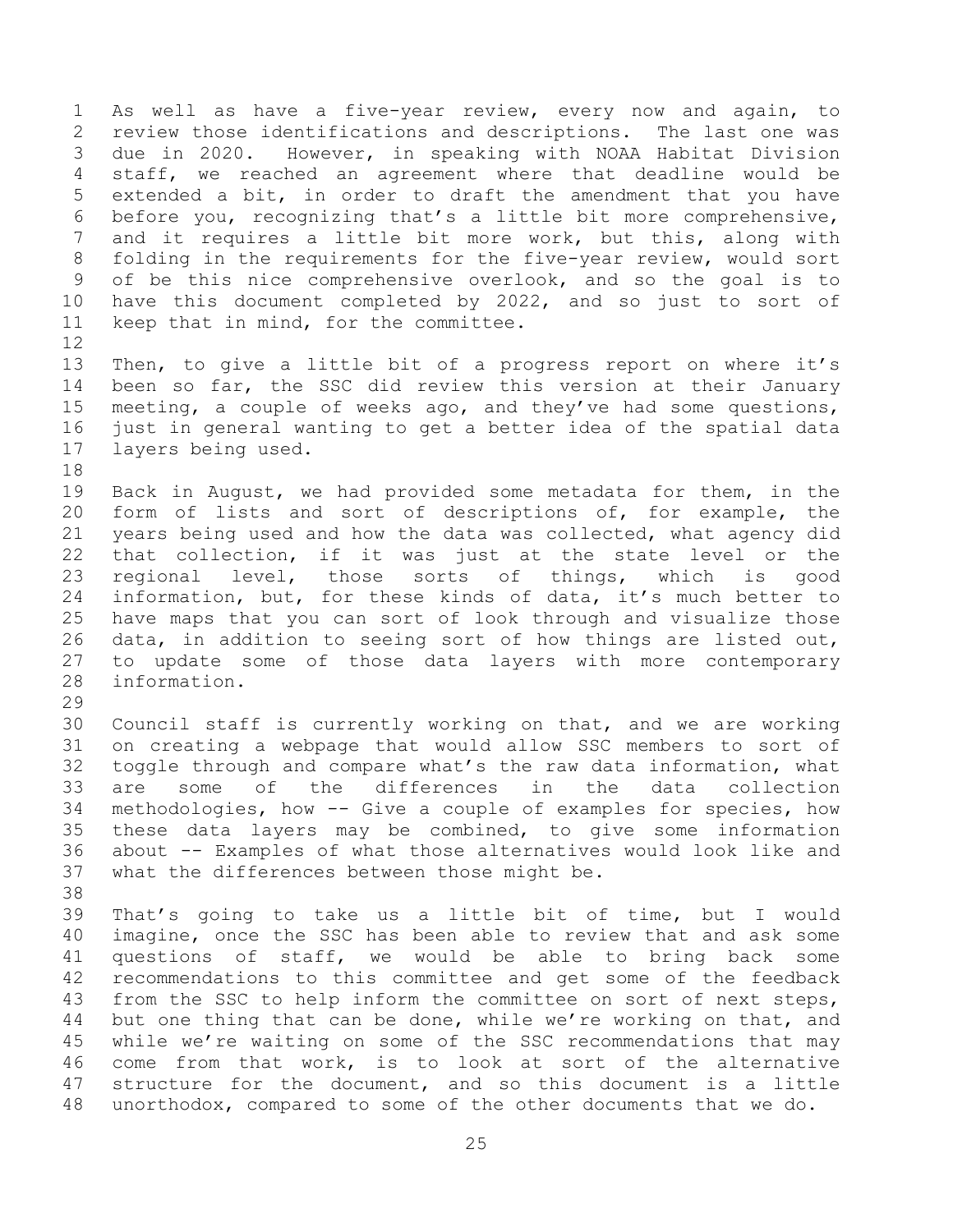The committee may remember the stock criteria document and how that sort of had to go by for various species, and some had stock assessments available, and some did not, and so there had to be some sort of special ways to break up those alternatives, and so that is not all that dissimilar from this document, and so it takes a little bit more into consideration. Bernie, if you wouldn't mind scrolling down to Table 1.2.1. 

 In the document, there is -- If you will recall, there is a couple of options for methodology for identifying and describing EFH. Alternative 1 would be what we currently have on the books from 2004, which just takes the literature, and it says, for example, juvenile gag grouper, seagrass habitat, and then it would look at seagrass layers, and that would be the described EFH for juvenile gag grouper, for example, in the Gulf.

 Alternative 2 would still keep that methodology, but, as you can imagine, there has been changes in the spatial layout of seagrass over time, and so those maps may change, depending on where you are in time, and so, Alternative 2 would update those with those more contemporary data, and so we have that information. We have life history information, and we have habitat spatial layers information for all -- That is all available for every life stage and every managed species, and that is sort of, perhaps, the most just cut-to-the-chase way to do this document.

 However, for the tables listed, or, excuse me, for the species listed in Table 1.2.1, we have a little bit more information, and we could have some more quantitative methodologies with which to describe EFH, and, here, we have data on occurrence, and so we have some good survey data of where the critter in question has been encountered, and so we can actually put a pin in a map and say, okay, this is where we know this animal was located during a survey, and so, over time, you can get an idea of perhaps hotspots that they may be, and, additionally -- So that would be Alternative 3.

 Then, for Alternative 4, we have some information of not only where occurrence happened, but we also have some environmental information, and so then we can begin to piece together some of the driving environmental factors for that, and so Bernie has got these up here, and so these are the various alternatives, if you recall sort of the different things. 

 One of the things that I wanted to note is, if you wouldn't mind going back to Table 1.2.1, those Alternatives 3 and 4 can only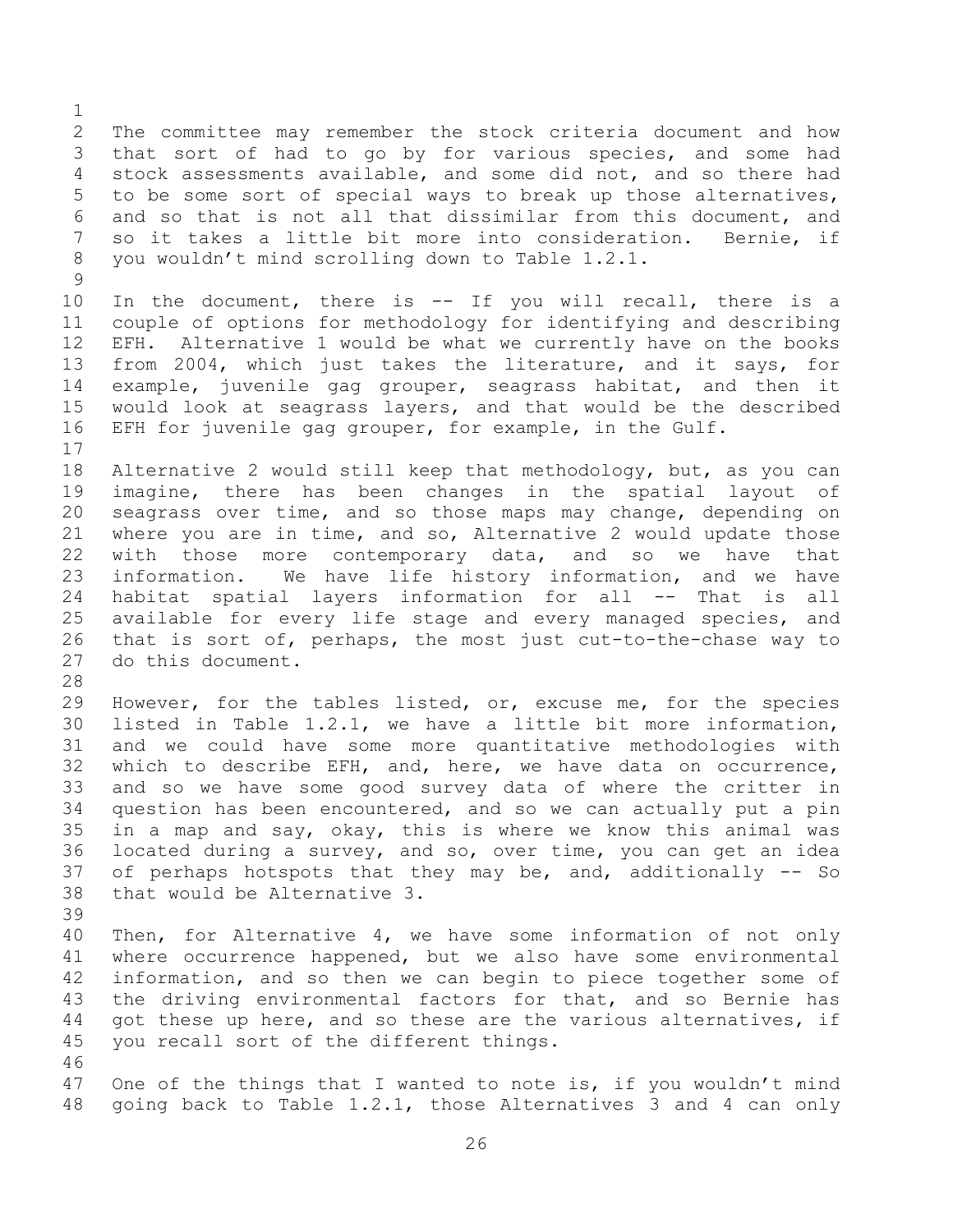be used -- We only have data available for the species you see listed here by FMP, and so that's gag grouper, red grouper, red snapper, white shrimp, brown shrimp, pink shrimp, and Spanish mackerel. Within that, we only really have data available for the juvenile and the adult life stages, and so just to keep in mind that we've got these different alternatives, but there is only a handful of situations in which Alternatives 3 and 4 could be done. Looking at this, you can imagine, if you were to try to tackle this document by species and within life stage, you get about more than 200 or so options, which is what I would describe as less than ideal. If you, did it by data availability, which is what I kind of showed on Table 1.2.1, there would be something more along the lines of perhaps thirty options, when you look at the number of species available and then the life stages that you would have to take into account. One of the other ways that council staff has thought about perhaps tackling this document, and so if you scroll down just a little bit, to the top of the next page, and there should be a table there, and so this is new. The committee hasn't seen this before, but the level of precision -- The lowest level of precision to think about, when identifying and describing EFH, is the life stage. Perhaps the document could be written -- Instead of taking species-by-species, it could be done in these life stages, and so there would be just a consideration for eggs and larvae, in which case only Alternative 1 or Alternative 2 would apply, because we don't have any occurrence information for eggs and larvae down that small. For juveniles and adults, or spawning adults, we do have some information that could be used to inform Alternatives 3 and 4, but only for those seven species in that Table 1.2.1. Mr. Chair, I guess the question I would pose for the committee, for their consideration, and certainly we can take this back to the IPT and discuss it a little bit more, but it might be helpful for the IPT to know, for the committee, when choosing -- After getting some of the SSC recommendations, would the committee feel most comfortable in selecting perhaps preferred alternatives looking at a species-by-species basis, and not for all managed species, certainly, but perhaps those that we only have information for to use in Alternative 1 and 2, and then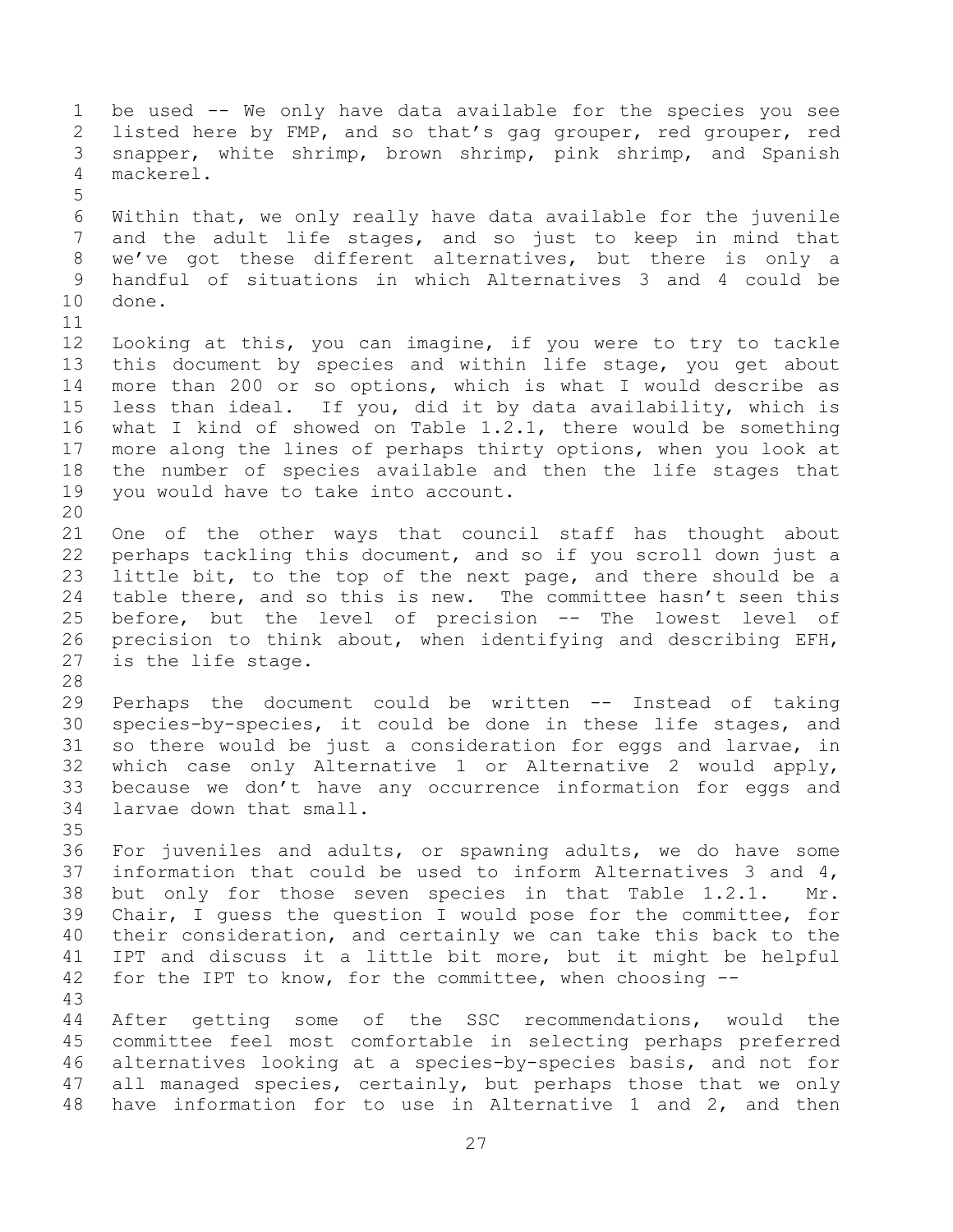maybe have subsequent -- You know, seven more actions that would deal with each one of those species in 1.2.1, such that it's not so far off from what we've done in the past, taking it sort of species-by-species, in terms of those decision points. This is a little bit more unorthodox way of looking at the life stages, because that would lead to fewer decision points, but, again, it's a little more difficult, perhaps, than traditional amendments, in that it's not species-specific considerations for those decision points, and so, if the committee wouldn't mind providing a little input on that, that's something I could take back to the IPT, and we could begin thinking about the best way to structure this. 15 My hope is that, with some SSC recommendations, just on the methodology and things like that, that we then can perhaps kick off a little bit of consideration for combining these, or comparing these, alternatives and moving forward. **CHAIRMAN GILL:** Thank you, Dr. Hollensead. I think that's a weighty question, or at least it is for me, and so I open the floor to discussion on the question of wrapping our arms around how to proceed, holistically or not, on this amendment. Is there any discussion by the committee? Susan Boggs, you're up. **MS. SUSAN BOGGS:** Bernie, would you mind scrolling back up to the top of these alternatives, and I want to clarify, with Lisa, that, if we do Alternative 2, and I read this yesterday, but it was a little over my head, and let me ask the question this way, and which one of these alternatives only looks at the species in that table above? Alternatives 3 and 4, correct? **DR. HOLLENSEAD:** Yes, ma'am. That's correct. **MS. BOGGS:** Thank you. **CHAIRMAN GILL:** Thank you, Susan. Dr. Stunz. **DR. GREG STUNZ:** Thank you, Mr. Chairman. I guess my question is, if we go to this sort of life history, or life stage, and, Dr. Hollensead, maybe this is to take back to the IPT, and I'm not -- What I can't understand, I guess, in my mind, is all the species don't share the common areas they utilize during those life history phases, and so that still -- I don't know if that solves our problem of getting away from a single-species approach. I mean, I don't know, and I don't have a good solution for that,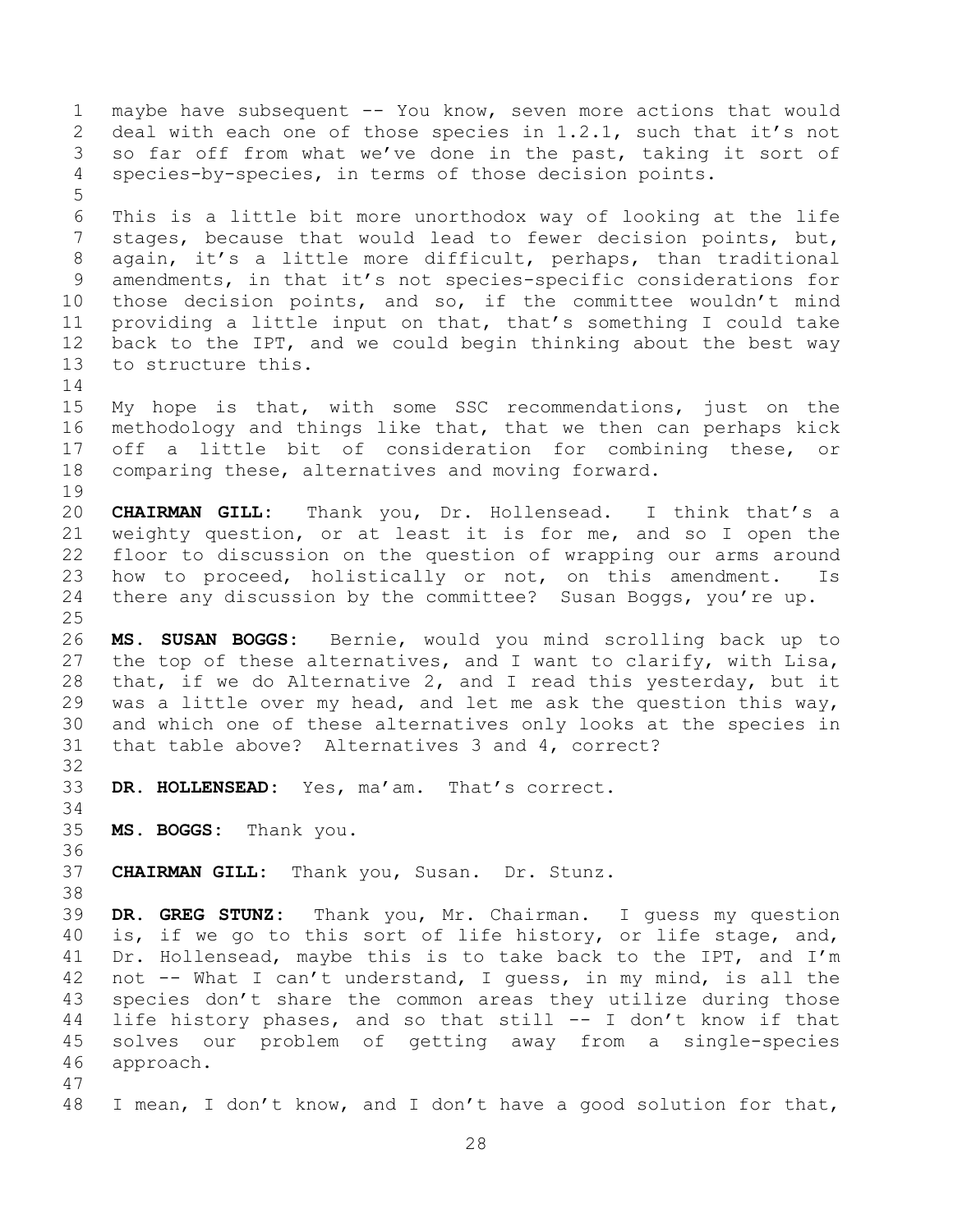but it seems like that is just as complicated as having all these issues with a single species, and so, with that said, we've been talking, for a long time, and not the council, but, you know, scientists, about this concept of EFH, because, when you begin to really look at it, you know, everything becomes EFH, and it becomes not a useful term, because an estuarine system, or the Gulf of Mexico, for example, becomes essential fish habitat.

 I would encourage that you guys consider and the IPT talk -- In fact, Phil Levin and I wrote a paper, and this has been some time ago now, to define what is essential essential fish habitat, and it was kind of a tongue-in-cheek thing to say, okay, well, we know everything is essential, and what are the really, really key things that are really needed, and I think that may be a useful approach, is that we can't identify everything, but there are certain areas that are exceptionally important, and maybe we start there, with these alternatives where we're still looking at single species, but I wouldn't exclude these other approaches too, looking at life history phases, and it just -- In my mind, it gets difficult, just as difficult, when you really get into it.

 Sorry, Dr. Hollensead, and I probably didn't help you out at all there, but, you know, this is a very difficult concept, when you try to start putting this into actual practice in a management plan.

**CHAIRMAN GILL:** Thank you, Greg. Dr. Hollensead.

 **DR. HOLLENSEAD:** Thank you, Dr. Stunz. I appreciate your input and your sympathy. I think one of the things that I kind of want to also make clear, in case I didn't, is the life stage approach would include sort of the species-specific attributes for each one of those life stages, and so, for example, looking at eggs and larvae, we could only have the methodologies to use for Alternative 1 and Alternative 2.

 However, that would be different for each of the species, and each one would be considered individually, but just use that methodology, whereas, for Alternative 2, for a species like mangrove snapper, we don't have the information to use Alternative 3 or 4, and we would have to use Alternative 2 for 44 all of those life stages, if that makes sense.

 It would be -- The decision points would -- It would make fewer decision points, but all of the work to describe and identify EFH for each life stage and species would still be conducted,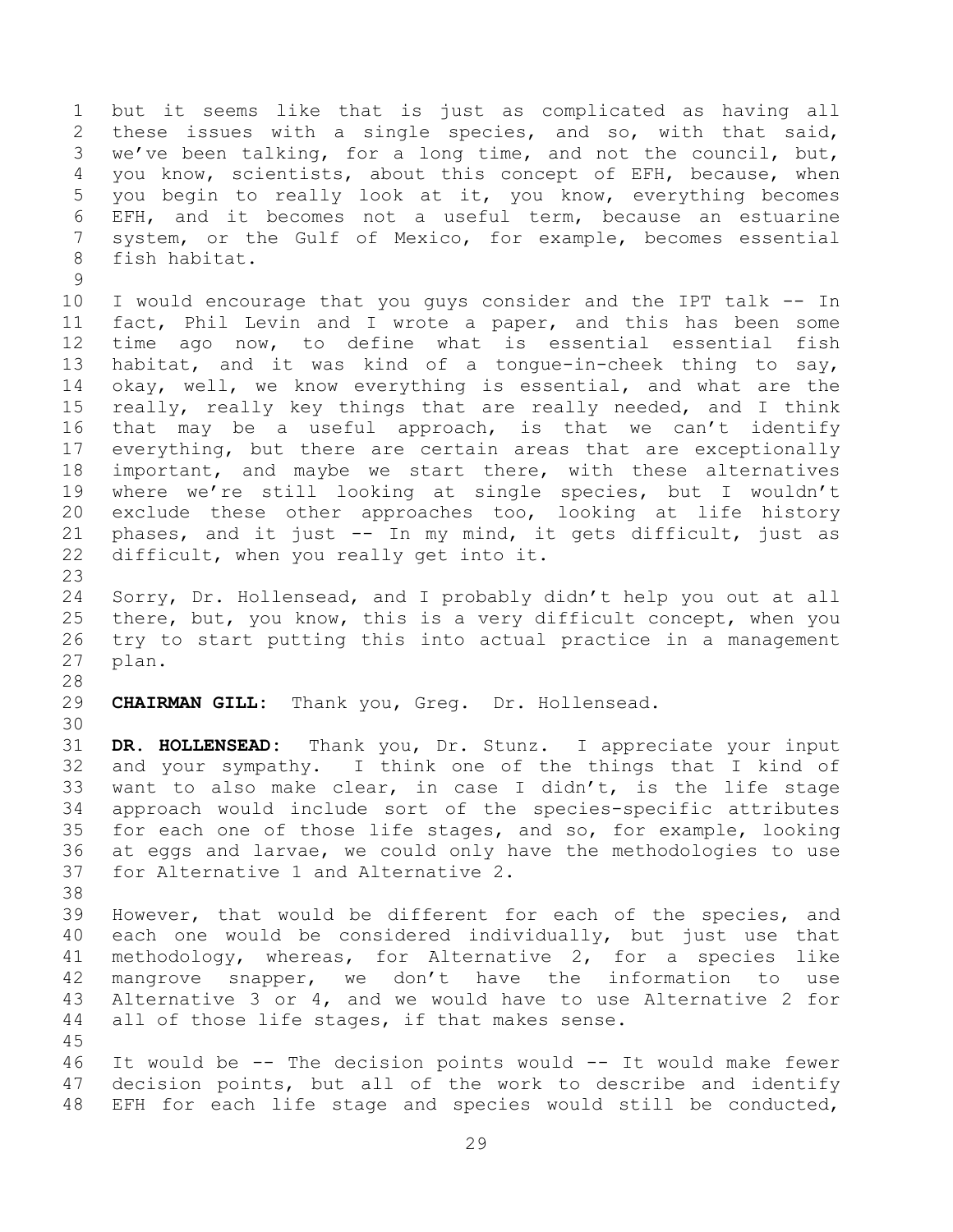and so, either way, on my end, it's not more difficult, necessarily, to do it one way or the other, and, like I said, I was just trying to provide something for the committee, to at least where everybody is on the same wavelength, in terms of where the decision points are, and that's just something that the IPT has wanted to try to effectively communicate to the committee, and so certainly any way that we could approach that would be ideal. I guess that's what I was getting at, in case I didn't answer your question.

 **CHAIRMAN GILL:** Thank you, Dr. Hollensead. I will weigh-in a little bit here, and I agree 100 percent with Greg, and it's always been a puzzlement as to how do you narrow down EFH to something that's meaningful, and we're currently not there today, and so I think that's a question that continues to need to be asked and a way to get it to something that is meaningful and we can handle. Any other questions or comments from the committee? I have a few more questions and comments, if no one else does. Leann Bosarge, go ahead, please. 

 **MS. BOSARGE:** Lisa, I am not opposed to your idea about this life history phases and utilizing that, so long as we continue looking at each of those species that we do have the data for individually, and, obviously, shrimp is front of mind for me, and so I'm not opposed to that.

 I will say though, and I think I said this the last time, that the two methods that I'm not keen on are those Alternative 3 and Alternative 4 methods, where we start modeling things, and I just -- I am not a fan of that, and I've seen that kind of go awry in the past, on separate issues, and not in the Gulf, but in the South Atlantic, and so would it help you at all if, at some point, if we streamlined the document, to maybe remove those from the document, and I don't know that we're at that point today, and you can tell me that, but, if you're looking to kind of streamline things and get a grasp on where we're headed, I hope we're not headed in that direction, if that could help you at all.

 **CHAIRMAN GILL:** Dr. Hollensead, to that point, before we get to Mara Levy?

 **DR. HOLLENSEAD:** Thank you, Mr. Chair. I mean, that is something the committee could decide to do. There is precedent for using sort of that more qualitative description of EFH, to be able to encompass all managed species, and the South Atlantic does something similar, for example, and just using that Alternative 1 and 2, and so that would be something that the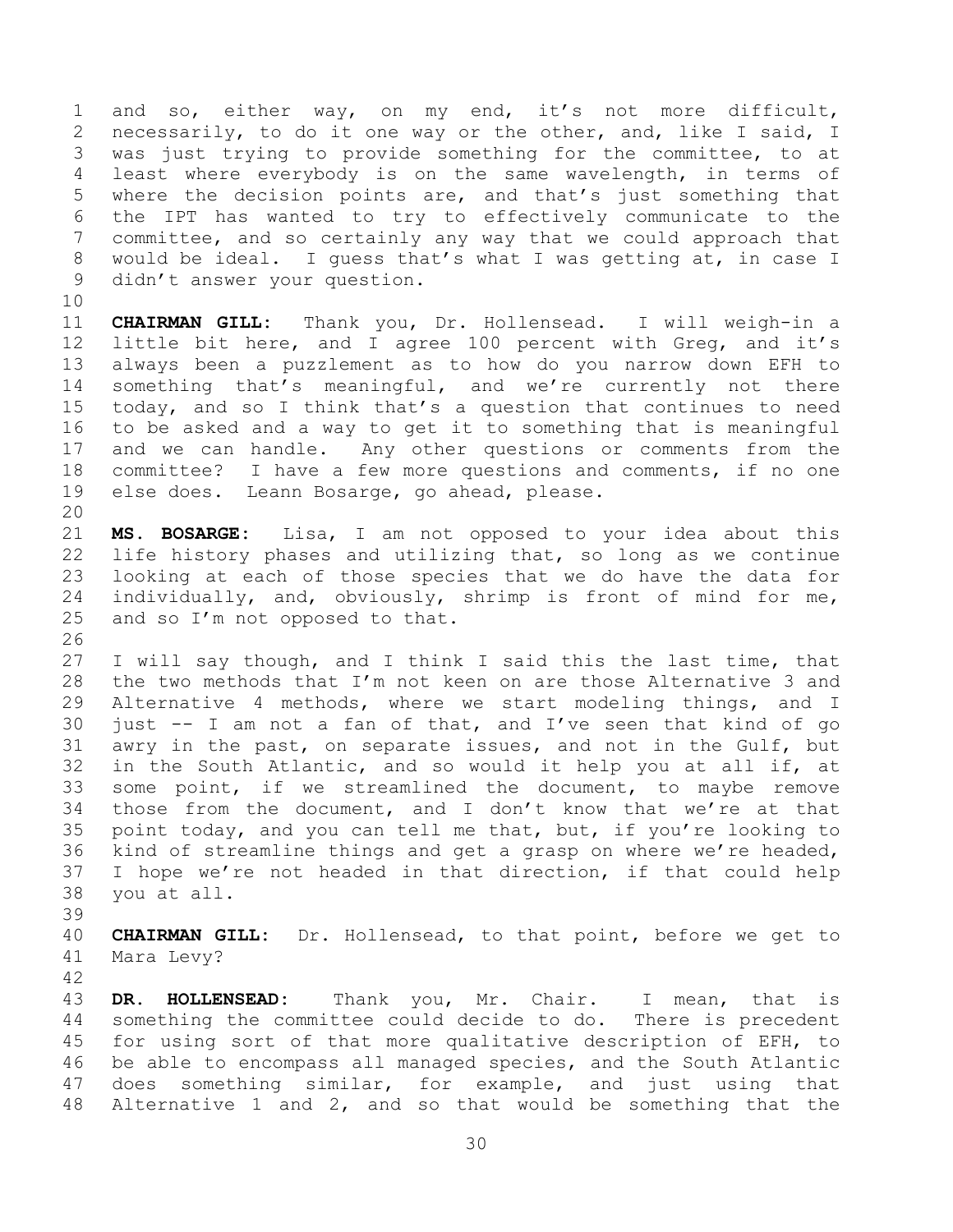committee could consider.

**CHAIRMAN GILL:** Thank you, Dr. Hollensead. Mara Levy.

 **MS. MARA LEVY:** Thank you. Just a couple of things, and I guess I will address what Leann said, just because she just said it, and I would not advise on removing Alternative 3 or 4 from the document. I mean, you could decide, I guess, that you don't want to use the modeling approaches, but I would encourage a discussion more specifically about why, rather than a general modeling sometimes doesn't give you the result that you want, or some -- I am not sure what "goes awry" means, but I'm sure Leann can articulate what she means when we get to that point. 

 I was going to say, also, with respect to decision points, it has been difficult to kind of figure out how to articulate what the council might select, in terms of preferred alternatives, but, ultimately, for most of the species, it's Alternative 2, right, because we don't have the data to use Alternative 3 or 4. However, there are those species for which the data is available to use 3 or 4, and so, I guess, to me, the decision point is, to the extent we have the data, and the council wants to explore using these models, the decision point really is, for those seven species where the data is available, is the preference Alternative 3 or Alternative 4, and why, or, if you don't want to use the modeling, is everything Alternative 2, and why. 

 I think it's been difficult to set up the document in a way that would show what your decision points are there, and that's what we've been struggling with a bit, but those are really the basic decision points, no matter how you look at it, I think. Thank you.

 **CHAIRMAN GILL:** Thank you, Mara. I think the argument could be made that Alternatives 3 and 4 bring in new technology, if you will, to the approach on how to handle the EFH, whereas Alternatives 1 and 2 are fundamentally the old version, with updates, kind of like an update assessment, whereas 3 and 4 go more towards a research track, or something like that, and so there could be considered an advantage to trying something different than what we recognize, I think, generally, as an inadequate version of what we've done before. Are there any other questions, before I raise some of mine, or comments, for that matter?

 Seeing no hands, and I hadn't been part of the council when this thing started, but could you scroll back, Bernie, to the purpose and need section? Thank you.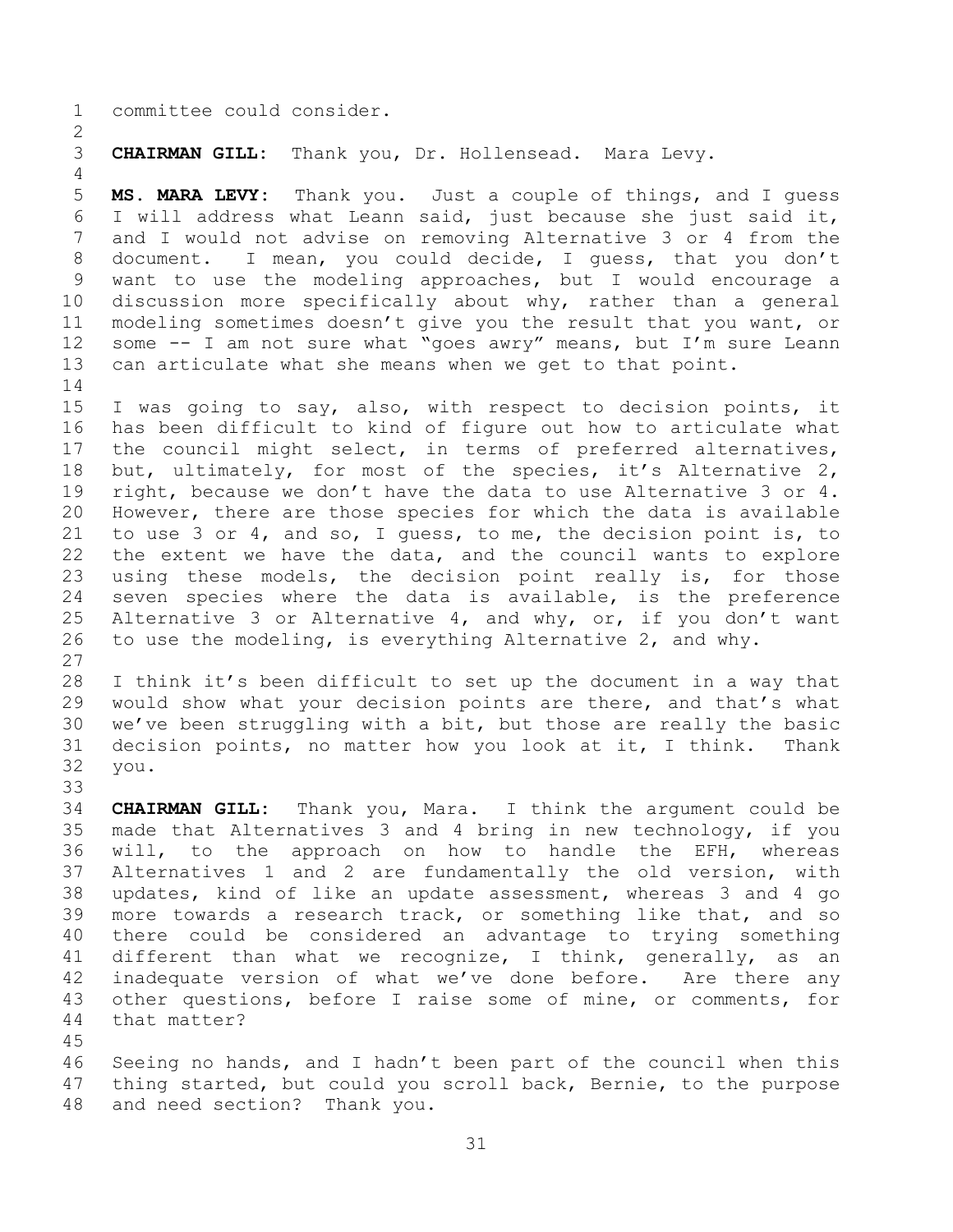One of the things that strikes me, and is talked about in the document, is the fact that we've had two reviews of EFH prior to this, and we've basically not addressed much of either one, and it would seem, to me, that we could add to the need, and I throw it open for discussion, that part of the need is to address the recommendations not thus far addressed from the prior reviews of EFH, and I throw that out for consideration by the committee and comment by Dr. Hollensead, if you will, as to the appropriateness, or lack thereof. Dr. Hollensead. **DR. HOLLENSEAD:** Thank you, Mr. Chair. I think that is something that, if the committee wanted to add it, we could. You're right that the five-year reviews serve as an opportunity to allow the council to look over its descriptions and identifications and perhaps make revisions to things during those times, but they do not go into sort of the official what's on the books for the description and identification, and that's required by the amendment, which is what's being done here. Unless -- I would imagine, unless Mara had any kind of comment about that, I do think that that would -- That is what this is looking to address, and so I think that added language, if you felt it warranted, or if the committee felt it warranted, would be good. **CHAIRMAN GILL:** Thank you, Lisa. Mara, any comment relative to inclusion of such a sentence? **MS. LEVY:** No, not really. I mean, I think, if you want to include it, that seems fine. I think Lisa is right that this is what this document is attempting to do, partially. **CHAIRMAN GILL:** Thank you. Committee, I will throw it out there as an option, and is there any objection to including, in the need statement, a statement that this is attempting to address recommendations from prior reviews? Susan. **MS. BOGGS:** Thank you, Mr. Chair. I mean, as I read it, the 40 purpose already kind of -- To me, it already states that, and do we need to reiterate it in the need? I mean, sometimes we get 42 in the weeds and busy this stuff up, and I just felt like the purpose already addresses that, and those are just my comments. Thank you. **CHAIRMAN GILL:** Thank you, Susan. I didn't see it that way, but, if others did, I'm fine with that, too. Any other comments

on revising the need to reflect addressing prior review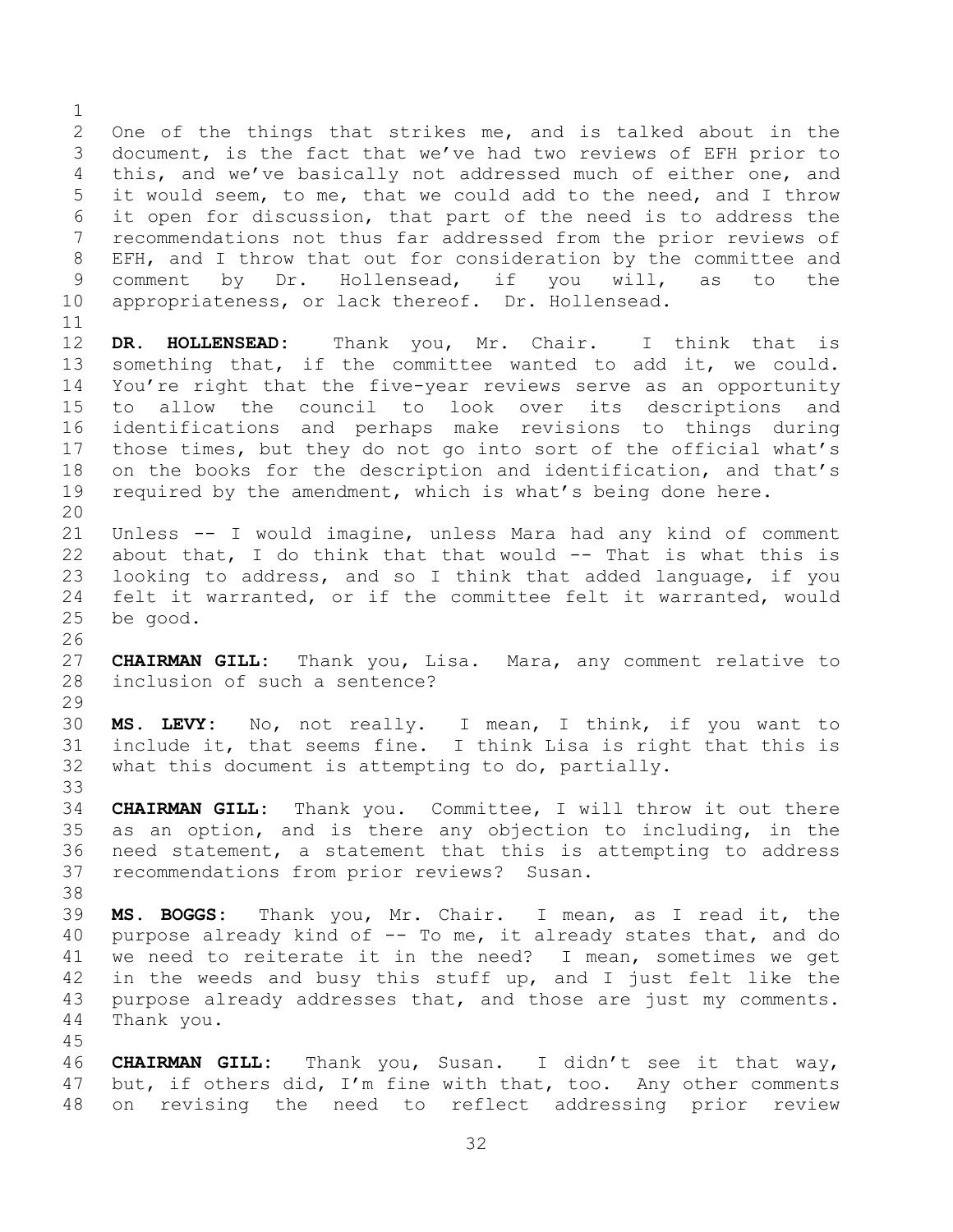recommendations? Not seeing any hands, my suggestion, Lisa, is why don't we add it, and, if the committee doesn't like it, the next time we see this document, we can remove it.

**DR. HOLLENSEAD:** Yes, sir. I think we can do that.

 **CHAIRMAN GILL:** My other question, for you, Lisa, is there any - - This is a highly technical amendment, and it seems to me that the SSC is clearly part of the body that ought to be advising this council on it, and have -- Do you intend to bring it before the Ecosystem Technical Committee, for their input? I recognize there is overlap with some of the members, but the Ecosystem Technical Committee is comprised of a more diverse group, and also highly technical, and can provide input of a different 15 sort, I think, than the SSC, and could you comment on that? 

 **DR. HOLLENSEAD:** Staff is talking, and we currently don't have an Ecosystem Technical Committee meeting planned, and, unfortunately, we do run along the deadline, and the goal is to have this document completed by the end of 2022, to be in somewhat within the timeline of the five-year review, which should have been completed in 2020, and so that's my only thoughts with that, is just the timing of the document.

 **CHAIRMAN GILL:** So there is no Ecosystem Technical Committee meeting planned before the end of the year, before October? 

 **EXECUTIVE DIRECTOR CARRIE SIMMONS:** Mr. Gill, we just had one, and we need to report out to the council in April on a contract, and so we need to spend quite a bit of time going through that at the next meeting, but we can certainly talk about that and see how the timing works out, after we get that information to the council, when they might want to convene that body again, but I think we would just need to, at the staff level, think about what we're asking the technical committee to comment on that we haven't already asked the SSC to comment on, and perhaps we could revisit this at Full Council, Mr. Chair.

 **CHAIRMAN GILL:** Fair enough. Thank you, Dr. Simmons. Greg, you're up.

 **DR. STUNZ:** I was going to say that my comment was largely along 43 the lines that you just made about essential fish habitat, and I think, on the surface, we all get it and understand the importance of that, but it's very highly technical, and so, Lisa, I'm kind of recommending maybe even going a little bit beyond what Bob just said, where we have our ecosystem teams to meet that are part of the SSC, or whatever expert group, but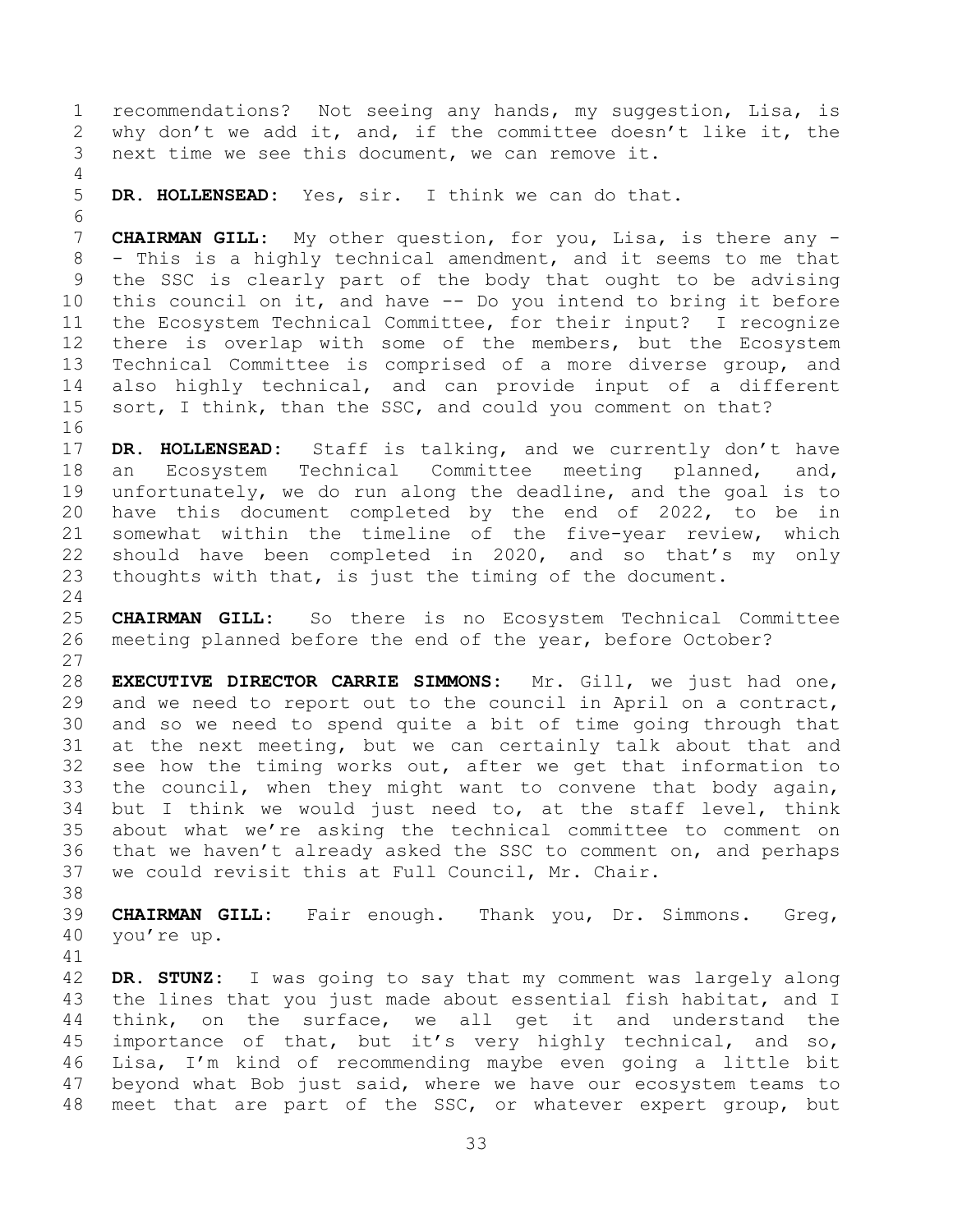maybe bringing in some EFH experts that really understand this, because, you know, if I didn't do this professionally, I would have a hard time even commenting of how do you really put this into practice, because it is so technical, and I think it's going to require that level of discussion, to bring this committee back some ideas that then we can kick around and implement for management purposes, but I think it's going to be a struggle for us to develop anything kind of on the fly here. 

 Speaking on the fly, what I would maybe recommend this group, whoever it is, consider, and I'm just thinking now, as this discussion is developing today, and we begin to prioritize EFH that really makes a difference, and back to your life stage approach, and, you know, there are certain life stages of species, and, of course, it's species-specific, that are much more important than other life phases.

 You know, they're all important, but there are some that are critically important, and I think, if we identify ahead of time what those are, and that can be done, and the science is there to do that, and, if that can be done, and you prioritize those life phases, then that would help guide us to implementing EFH that -- Let's say, for example, and this is the case for some species, their nursery habitats are particularly important, compared to their eggs in the water column, for example. 

 So you prioritize, for example, seagrasses for these particular fish, like shrimp or red drum, for example, over other areas, because we can't protect everything, and we just don't have the resources to do that or understand it, and so I guess that's just one example of, I think, what some of this team could consider and then bring us back some more refined, detailed, well, here's some really essential areas that are worthy of management changes. 

 **CHAIRMAN GILL:** Thank you, Greg. Good comments, and I completely agree that this amendment, for most of us, is way over our heads, and I think your suggestion of convening the special SSCs, with some outside input, perhaps, might be the best way to go, and certainly it's an alternative, but I am thinking as much technical advice as we can get would be very helpful to this committee and this council in addressing this amendment. Mara, you're up.

 **MS. LEVY:** Thanks. I mean, I just want to make clear, right, that, when we're talking about describing and identifying essential fish habitat, the definition of essential fish habitat is very broad, right, and it's those waters and substrate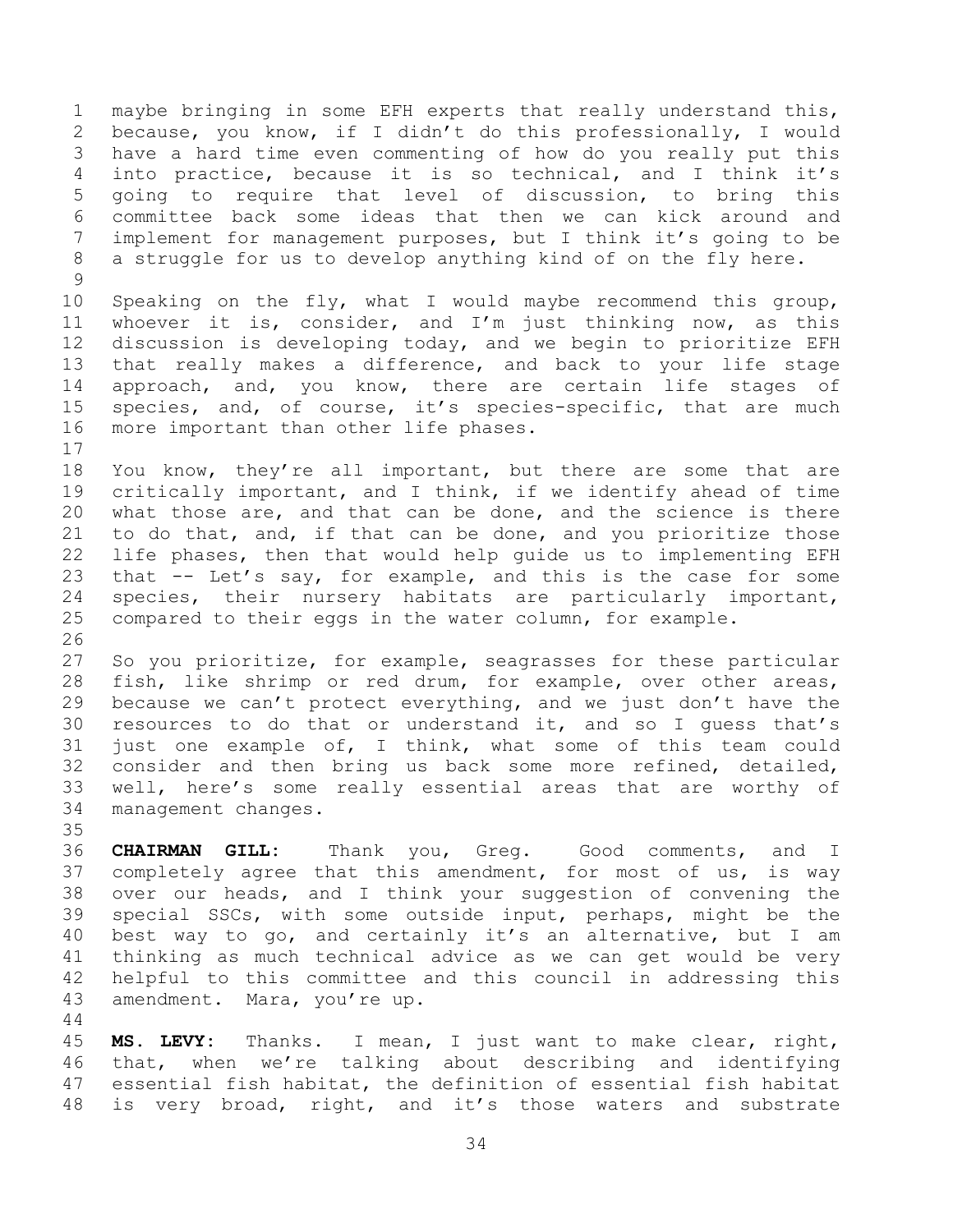necessary to fish for, spawning, breeding, feeding, or growth to maturity, and so there's a difference between identifying and describing what that essential fish habitat is, which there are a number of alternative ways to do that in this document, and then identifying priority areas, which I am going to translate into habitat areas of particular concern, although might not necessarily be that, and then there is a difference between deciding whether you need management measures in those areas, right, to minimize adverse effects from fishing.

 I feel like the discussion might be getting a little conflated, and this document is looking at updating your descriptions and identification of essential fish habitat, and, again, that's 14 very broad, and there are four alternatives, or three, 2, 3, and 4, actually, on how to do that, some of which we can do with the data available and some of which we can't for certain species, and so I agree that all of this discussion is relevant and important, but I don't want to go down the path of which are the most important areas for such, when we haven't even, you know, decided how you're going to update the descriptions and identifications of the very broad essential fish habitat.

**CHAIRMAN GILL:** Thank you, Mara. Leann.

 **MS. BOSARGE:** Thank you, Mr. Chairman. If we are going to put it in front of some of those special SSCs, I would make one request, and that is that, especially with Alternative 3 and Alternative 4, those modeling approaches, that we get a very deep dive into those approaches and not the thirty-thousand-foot view, but let's get into what are the assumptions that you're putting into those models and, for areas of the Gulf where we have no prior knowledge of what the habitat is, how is -- Exactly how is that --

 What are the steps that model is going through to determine and produce an outcome on what the habitat looks like right there of is it mud bottom or is it sand bottom or is it, you know, some sort of coral or something like that, and I want to know how that model is actually going about determining those things, and I think those are important items to consider, if we are going to move forward to truly understand these models before we bless one as our approach relative to essential fish habitat. Thanks.

## 

**CHAIRMAN GILL:** Thank you, Leann. Dr. Hollensead.

 **DR. HOLLENSEAD:** Thank you, Mr. Chair. Ms. Bosarge, in August, the SSC got a pretty comprehensive presentation on the various modeling approaches, which, if we brought this document back, we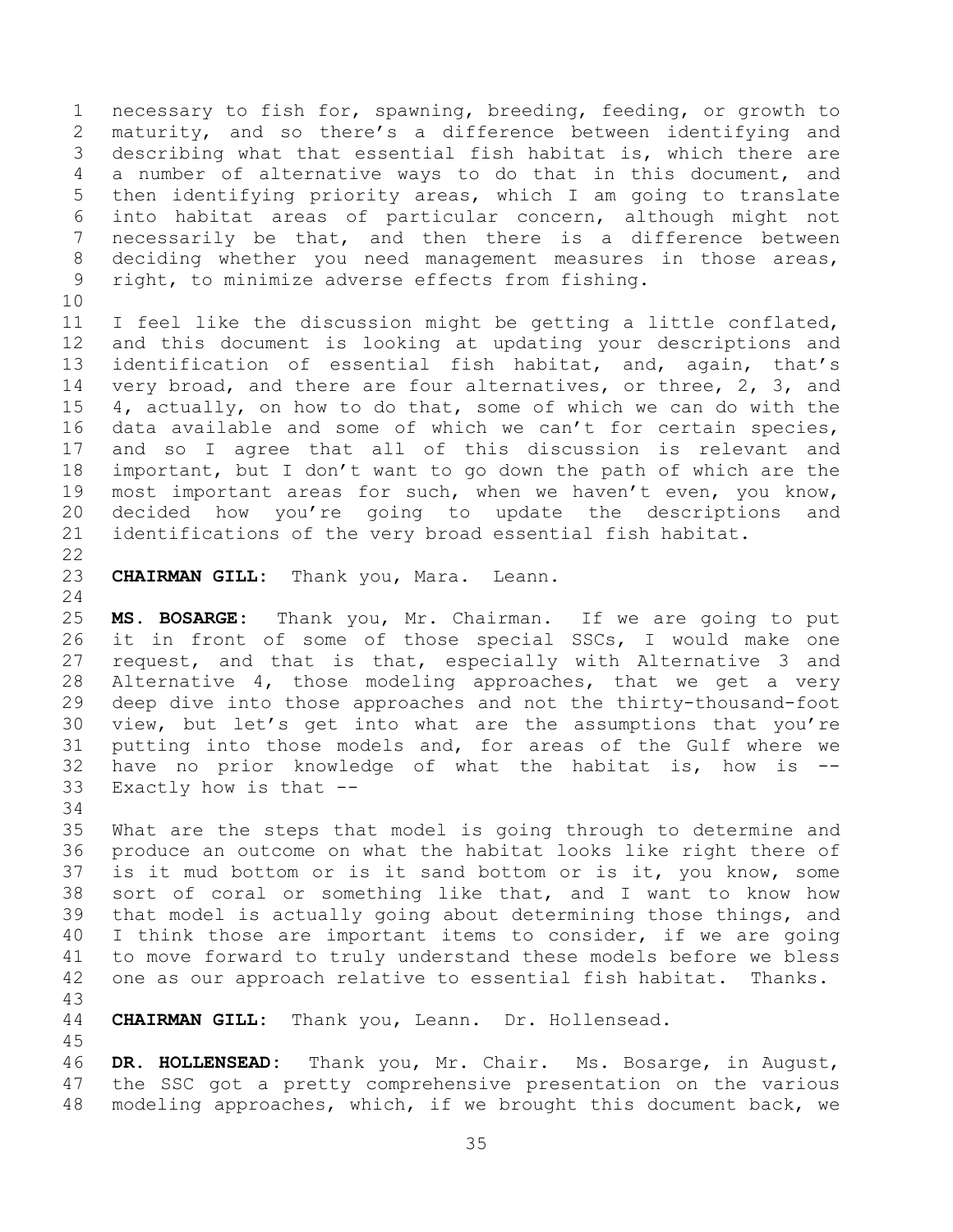can include, perhaps, as background for any committee members that wanted to dive into that a little bit more or had any specific questions, and you're certainly more than welcome to ask any of those at any point. Then also just to note, for the committee, and it's not very clear, because it says "generic amendment", and it's for most FMPs, but this particular amendment will not include coral, and so it's all the shrimp and finfish species, and so I just wanted to note that, but, yes, certainly -- Also, to your point in terms of, number one, how do all these various methodologies work, what are their assumptions, what is some of the equations even behind them, and like I said, they were in that presentation to the SSC. Then, to get to your next point of what council staff wants to do next, it's what do the raw habitat spatial data layers look like, and we have presented the metadata, which gives a description, which is helpful, but, as I had mentioned earlier, it's nice to get visualizations of these things, and so that is what staff is looking to put together for the SSC, and we can certainly make all of those materials available for the

 committee the next time this group takes up this document. 

 **CHAIRMAN GILL:** Thank you, Dr. Hollensead. Any other further discussion on the Essential Fish Habitat Generic Amendment, before we move on to the next agenda item? Seeing no hands, that completes Agenda Item Number VI, and we'll move on to Number VI, which is the Draft Response Letter to NOAA Request for Comments on the Area-Based Management Goals Related to Executive Order 14008. It's Tab P, Number 6(a), and then the background is 6(b), and that will be led by Dr. Froeschke. John.

<span id="page-35-0"></span> **DRAFT RESPONSE LETTER TO NOAA REQUEST FOR COMMENTS ON THE AREA-BASED MANAGEMENT GOALS RELATED TO EXECUTIVE ORDER 14008**

 **DR. JOHN FROESCHKE:** Good morning, everyone. This item addresses a request for information from NOAA, and it was made available last October, and the request is to advance the goals and recommendations in the report *Conserving and Restoring America the Beautiful*, including conserving at least 30 percent of the U.S. lands and waters by 2030.

 A little bit of background, before we dive into the draft letter that staff has prepared. When the *America the Beautiful* report was made available last spring, the Council Coordinating Committee appointed an area-based management sub-committee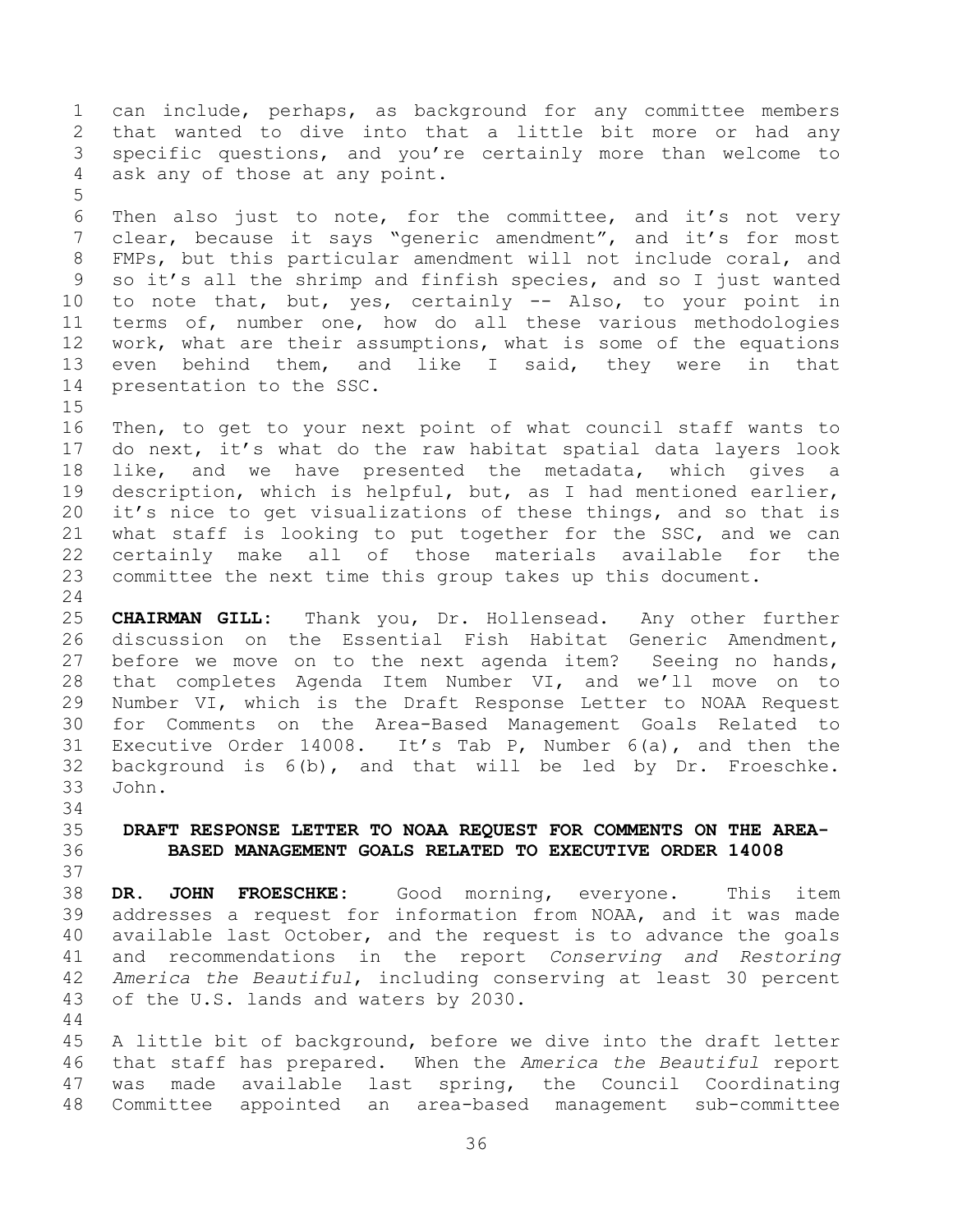composed of various staff from the regional management councils, and I'm the staff representative for the Gulf Council, and, in response to this, we started working on how the council staff might evaluate areas within each of the respective regions and with respect to contributing to the atlas that is going to be developed as part of the *America the Beautiful* report. 

 The staff -- While this area-based management sub-committee has met approximately monthly since June or July, and so we've had five or six meetings, and the idea was that we would look at the areas with place-based management in our respective regions and try to map them to whether they met the criteria for area-based conservation, or inclusion, in this 30 percent by 2030. 

 The letter, or at least the comments that we've prepared to- date, are essentially resulting from the approach and what we've encountered, and so, if you would like, we could bring up the letter, and do you want me to summarize sort of the rationale for the respective sections, or do you want me to just open it up for comment?

 **CHAIRMAN GILL:** I would suggest opening it up for comment, and everyone has had an opportunity to read it and think about it, 24 and, if there is any comments, it would perhaps be a little more efficient to handle it that way. With that in mind, we're looking for comments from the committee or, for that matter, council members outside the committee on the draft letter for council review. Kevin, you're up.

 **MR. KEVIN ANSON:** Yes, sir, you're correct, and I'm not on your committee, and thank you for recognizing me, and I was going to possibly wait until Full Council, and the committee report, and I just have three typos to suggest incorporating into, or changing, in the letter, and I can mention them now, or I can just forward them to staff, and they can review and potentially incorporate them for the final version at Full Council, and it's up to you.

 **CHAIRMAN GILL:** If they're not substantive, I would suggest passing them on to staff, and they can modify the document for consideration at Full Council.

**MR. ANSON:** Perfect. Thank you.

 **CHAIRMAN GILL:** Any other comments or questions about the draft letter? It's pretty quiet out there, and so I do not see this as needing a motion for Full Council, Dr. Froeschke, and would you disagree with that?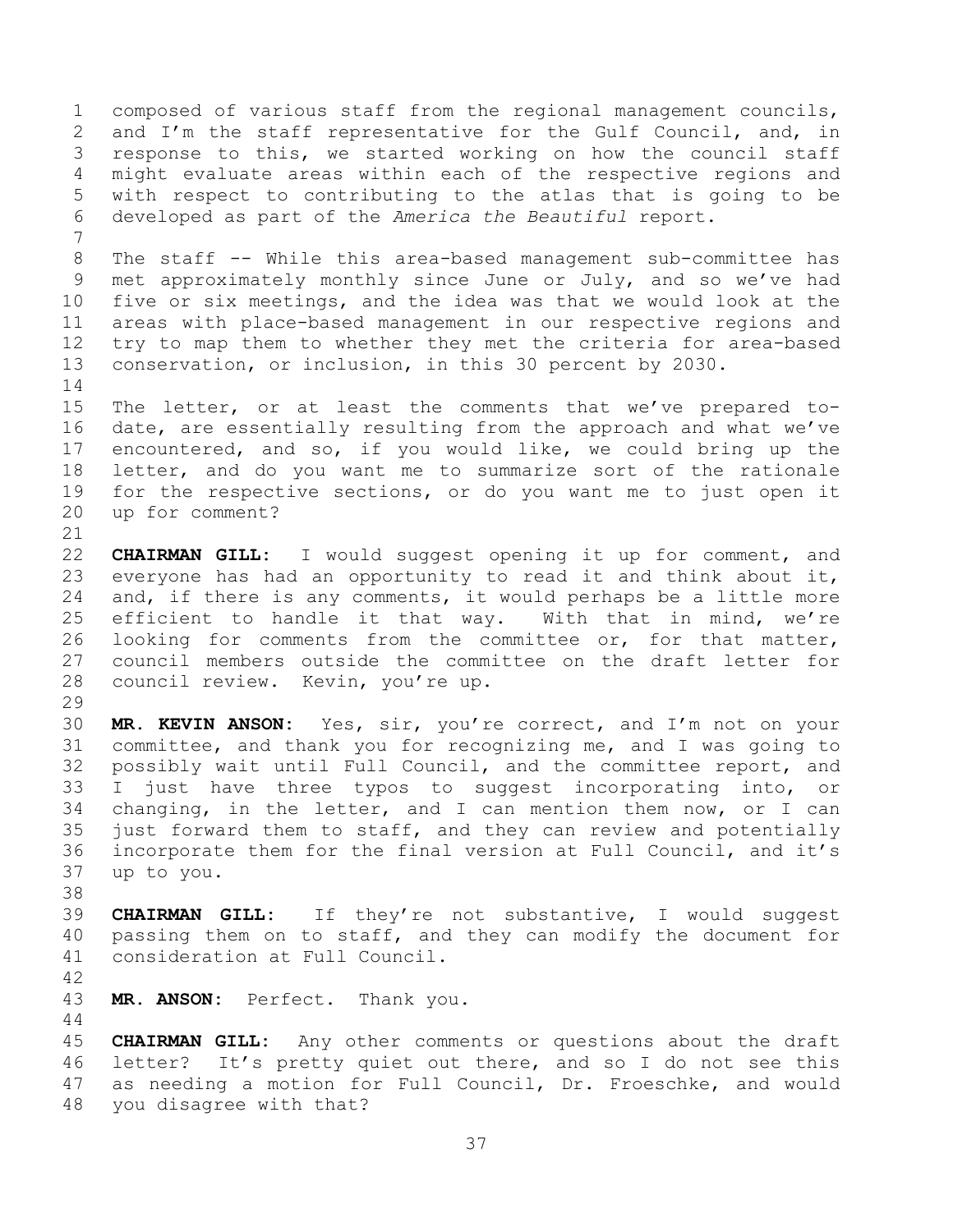**DR. FROESCHKE:** Well, it would be my preference if we would get a motion to recommend approving this, so we could get it submitted.

 **CHAIRMAN GILL:** If you want a motion, we'll try to get a motion. Would someone like to make a motion to forward this to Full Council, recommending approval, as written? Jessica.

 **MS. JESSICA MCCAWLEY:** Thank you, Mr. Chairman. I am not on your committee, and I was just going to offer some insights, and I thought this letter was really well written, and I liked how it focused on the conservation area and what constitutes a conservation area, and I like how it suggested using the existing council process to answer some of these questions, and so I'm not on your committee, and I can't make a motion, but I thought this was a really well-written letter.

 **CHAIRMAN GILL:** Thank you, Jessica, and I completely concur. Would someone on the committee like to make a motion to recommend this letter for approval by the Full Council? 

<span id="page-37-0"></span>**DR. STUNZ: So moved.**

 **CHAIRMAN GILL:** Thank you, Greg. **We have a motion to Full Council recommending approval.** Is there a second on the motion? 

```
28 MR. DONALDSON: I will second it.
```
 **CHAIRMAN GILL:** Thank you, Dave. I appreciate that, and so we have a motion and a second, and is there any further discussion on the motion? We're getting it on the board. I would put "to Full Council recommending approval". Recommend the letter be sent to Full Council for approval, or something like that. We've got too many "recommends" in there. Instead of "the recommending", just put "for". All right.

<span id="page-37-1"></span> **The motion reads: To recommend the letter be sent to Full Council for approval.** Any discussion on the motion? **Any objections to the motion? Seeing none, the motion passes with no objections.** Dr. Froeschke, any other further comment on this section of the agenda?

**DR. FROESCHKE:** No, sir. Thank you.

 **CHAIRMAN GILL:** Thank you, sir. That brings us to the last item on the agenda, Other Business. Does anybody have any other business that needs to be brought up to this committee? Leann.